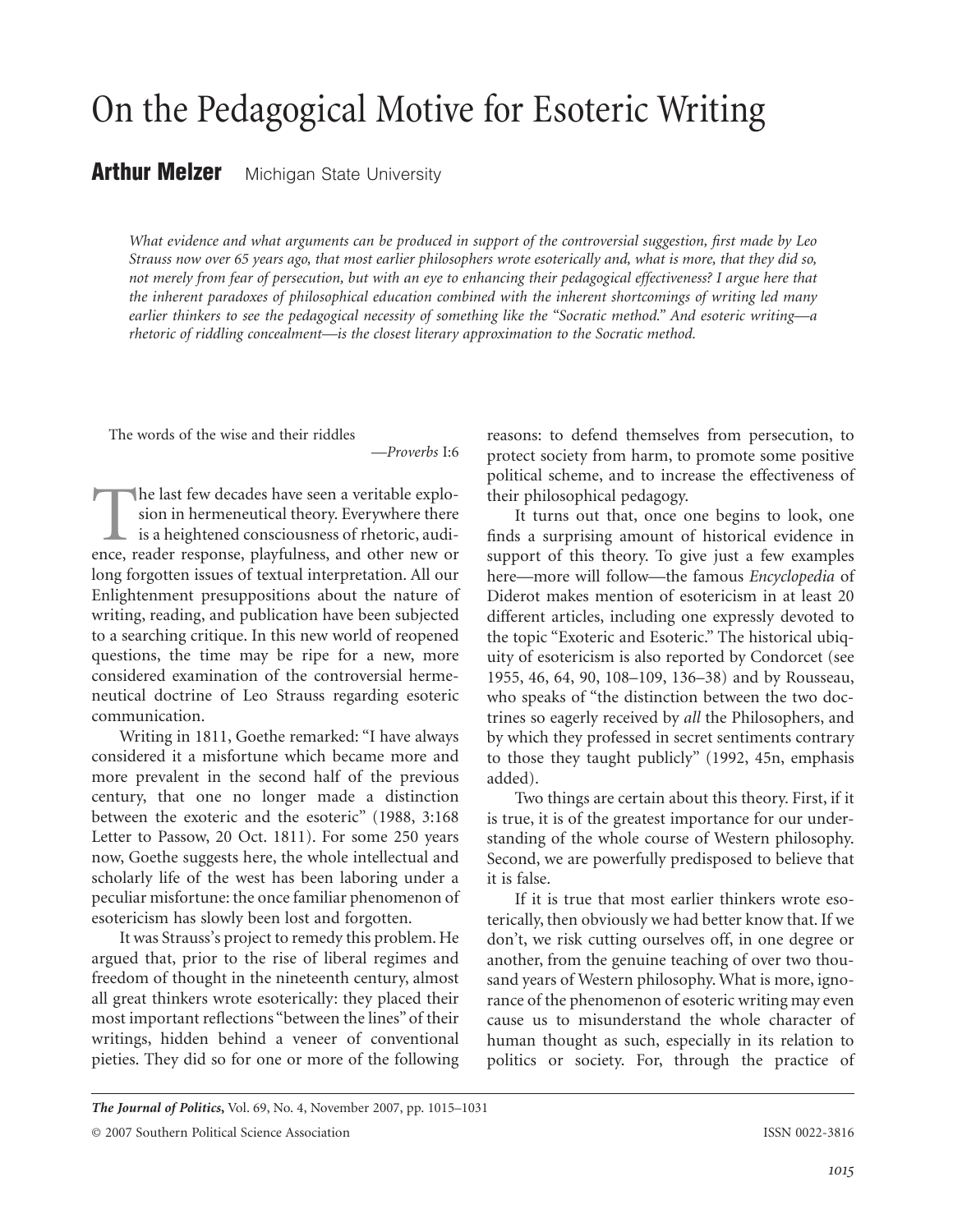esotericism, the great minds of the past endeavored to create the impression that they were supporters of the conventional political and religious views of their age. They used all their genius, in effect, to convince their (nonesoteric) readers that even their highest philosophical reflections always remained captive of the prevailing order. Thus, if one surveys the record of past philosophical writing without awareness of its esoteric character, one will necessarily and systematically misconstrue the relation of human thought to politics—or of reason to history, theory to practice seeing every mind as merely the prisoner of its times. The result will be what in fact we see everywhere in the recent explosion of hermeneutical theory: the radical politicization or historicization of thought.<sup>1</sup>

Yet, the grave importance of the subject notwithstanding, the dominant reaction to the theory of esotericism has been a powerful, almost visceral inclination to dismiss it out of hand. For one thing, it would greatly complicate the task of textual interpretation and, through that complexity, also lead to a world of abuses. It constitutes, in the words of one critic, an open invitation to "perverse ingenuity" (Sabine 1953, 220). Furthermore, it involves attributing to great thinkers of the past a degree of elitism and secretiveness that strikes the contemporary mind as both immoral and childish—and so highly improbable.

To the charge that esoteric interpretation will open the door to perverse ingenuity, one can only reply: indeed it will. It must. It already has. And if the present study is successful in winning broader recognition for the necessity of this manner of reading, it will surely contribute to an increase in the number of bad esoteric interpretations—that being the price to be paid for a few good ones. But it is also fair to say, I believe, that virtually all of the new hermeneutical theories now in fashion are invitations to perverse ingenuity—some of them far more so than the theory of esotericism.2 Indeed, from this standpoint, the latter theory has at least one very great advantage over all of its rivals: it is not simply rooted in theory. It is partially susceptible of empirical proof—as I intend to show here—through reference to a large body of explicit testimony by writers of the past.

But, be all of that as it may, the primary response to the above objections must be this: the issue is not whether one *likes* the theory of esotericism or its possible effects on scholarship (still less, whether one likes Strauss or his students) but whether, in fact, it is true. And if, for a variety of reasons, we do have a deepseated aversion to the very idea of esotericism, that only shows how much we must distrust—and resist our instincts here.

The contemporary mind, for example, is indeed deeply suspicious of the elitism and secretiveness involved in the practice of esotericism. Yet this same mind is also uniquely multicultural, steeped in the appreciation of historical and cultural differences, and therefore it is—or should be—keenly aware of how the dominant certainties of our time can easily mislead us regarding how people thought and acted in the past. It is obvious, for example, that our democratic age regards as unacceptably elitist all sorts of practices that were not viewed as such in former times.

Similarly, today we cherish the "open society" where the whole phenomenon of secrecy and concealment is fundamentally suspect in ways that it was not in the past. We practice a morality, an epistemology, even a metaphysics of democratic openness, attributing the highest value, the truest knowledge, and the greatest reality to that which is public, disclosed, and available to all. In politics we seek "transparency," in business "publicity," in academics "publication." And as to our personal lives, we live in an increasingly expressive society, a sincerity culture, where people disclose their hearts to strangers on a plane or on live television. Conditioned by this environment, it is very difficult for us to grasp that, for example, in many earlier societies, indeed in much of contemporary India and Japan, husbands and wives, parents and children can pass their whole lives without ever once openly declaring: "I love you." We are profoundly estranged from the strong traditional inclination for reserve and concealment—just as we find it hard to relate to the inegalitarian attitudes of earlier times.

For these reasons—and still others that will soon emerge—we must make a special effort to escape the limiting conditions of our times and approach this subject with real historical sympathy and tact. To reconnect with this forgotten practice will require a sustained act of recollection and recovery in which the hidden attitudes and assumptions of the present will be as much an object as those of the past.

Of the four motives for (or species of) esotericism mentioned above, we have the least difficulty understanding the fear of persecution. Virtually no one denies the existence of past persecution or, in the face

<sup>&</sup>lt;sup>1</sup>There is therefore a strong connection between Strauss's rediscovery of esotericism and another major theme of his thought: his attack on what he calls "historicism" or cultural relativism. See Melzer 2006.

<sup>2</sup> For an insightful comparison of the theory of esotericism with other contemporary hermeneutical doctrines, see Cantor 1991.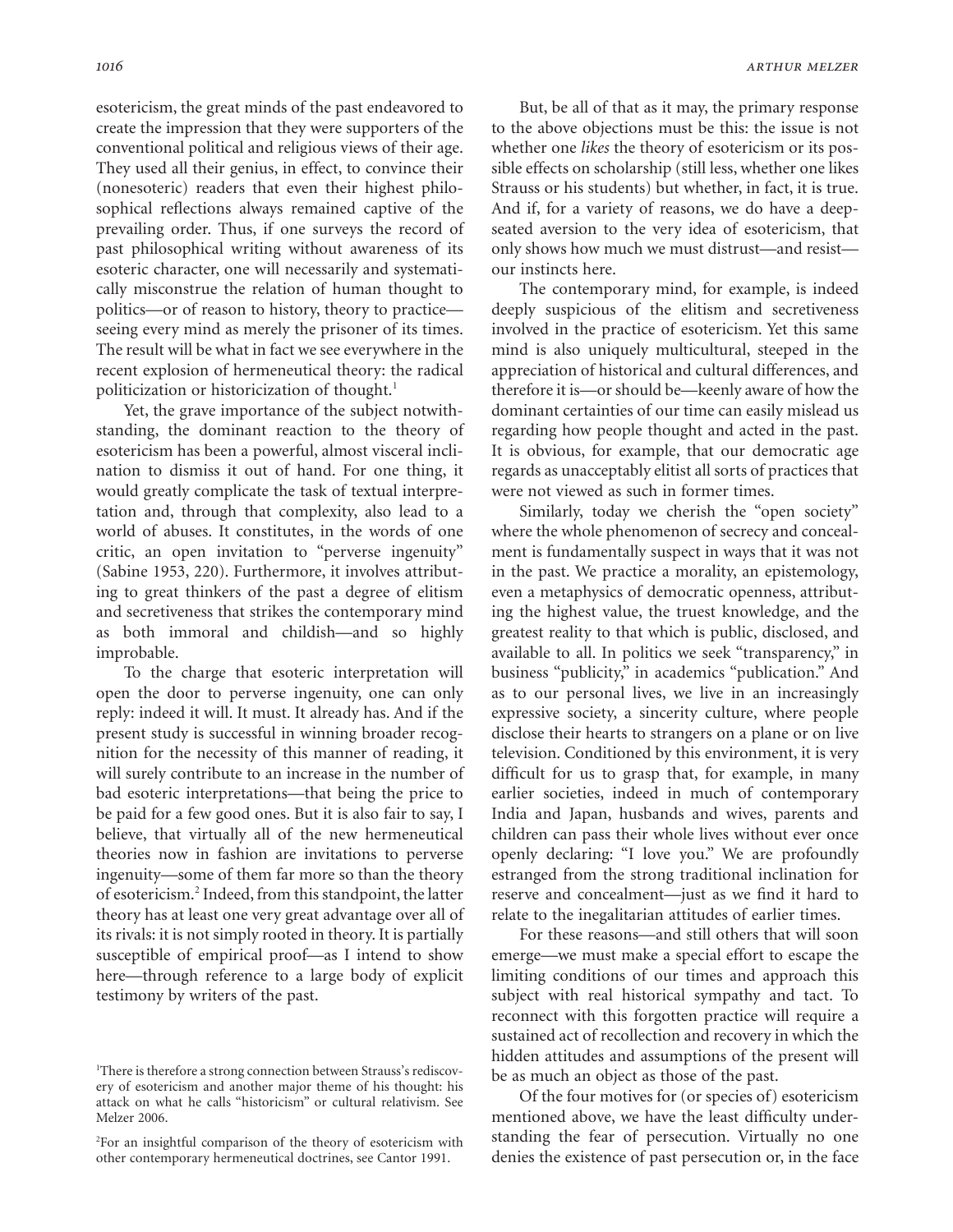of it, the usefulness and legitimacy of dissimulation. We have greater problems with the idea of employing esoteric deception to protect society from "dangerous truths"—do such things really exist?—or to promote some political scheme—can this ever be legitimate?

But by far the hardest case for us to relate to is the fourth: the pedagogical motive. At least with the other forms of esotericism, writers resort to concealment only as a necessary evil: they reluctantly obscure their meaning to ward off some unintended consequence of the act of writing—persecution, subversion, or political noncooperation. But with pedagogical esotericism, the writer actually embraces concealment and obscurity (of the right kind) as a positive good and as something essential to the primary purpose of his act of writing: philosophical education. He or she embraces obscurity as necessary for effective communication!

This positive valuation of obscurity is what we find hardest to understand—and to stomach. Thus, in reexamining esotericism (and the sources of our resistance to it), it will be useful to begin by exploring this, the hardest case. Moreover, as the most alien to our way of thinking, it also potentially has the most to teach us.

# **The Modern Ethic of Literalness and Clarity**

In view of our deep-seated resistance, let us begin by stating openly our current instincts on this subject. That is easily done: we find obscurity hateful. To be sure, there are fields that are so inherently difficult and counterintuitive—say contemporary astrophysics that a fair amount of obscurity is unavoidable. The thing that we hate is *voluntary* obscurity. In almost all such cases, the source of unclarity is a desire to appear wiser than one is, to surround oneself with a cultish air of mystery or profundity, and to shelter oneself from criticism. Voluntary obscurity arises from vanity at best, charlatanry at worst. Therefore, all decent and serious thinkers will strive to speak as clearly, openly, and directly as possible. They will say exactly what they mean. There is simply no valid excuse for anything else.

That is what we want to say, especially we in the Anglo-American world, where philosophy is viewed as something that is—or at least ought to be—an exact and rigorous matter that should not stoop to "rhetoric," ambiguity, or multivocal speech of any kind. We proudly stand by an ethic of literalness and clarity.

Yet, as obvious and noncontroversial as this attitude may seem to us, historically speaking, it is quite rare. In *The Flight from Ambiguity*, the distinguished sociologist Donald Levine writes: "The movement against ambiguity led by Western intellectuals since the seventeenth century figures as a unique development in world history. There is nothing like it in any premodern culture known to me" (1985, 21). This remarkable transformation of our intellectual culture was produced by a variety of factors, but most obviously by the rise of the modern scientific paradigm of knowledge which encouraged the view that, in all fields, intellectual progress required the wholesale reform of language and discourse, replacing ordinary parlance with an artificial, technical, univocal mode of communication (see Levine 1985, 2–8, 37–38).

To be sure, we are not unaware that earlier ages had very different instincts in this matter. We all somehow know that as soon as one ventures beyond the narrow shores of our modern world—whether one looks to the ancient Greeks and Romans or to the Bible and the Koran or to the traditional societies of the East, of Africa, and of Native America—virtually everywhere one finds the same thing: "The words of the wise and their riddles." It is the characteristic way of the wise to speak indirectly, to talk in figures, proverbs, and puzzles. All the sages of premodern cultures seem to share a belief in the ineffectiveness of open statements, the superficiality of direct communication. Wisdom, it seems, would not be so rare and difficult a thing if it could simply be "told" by one person to another.

But, while aware of this view, we are inclined to dismiss it as primitive, irrational, and superstitious. Therefore, it is important to recall that classical rationalism—as distinguished from the Enlightenment variant—regarded the issue of whether wisdom is teachable at all as a central and open question. In Plato's *Protagoras* (319a-20c), for example, we see Socrates arguing that wisdom and virtue cannot be taught (although they can be learned). There are profound limits, this great teacher held, to what one human being can explain to another. Somehow, philosophical education is inherently problematic.

Compounding this difficulty, classical thinkers were also very much preoccupied with the problem of writing. Can books ever be useful for such education or must all genuinely philosophical instruction be oral and personal? In Plato's *Phaedrus*, this question was answered firmly in the negative by Socrates—who, like Pythagoras before him, eschewed philosophical writing altogether. And even Plato himself expressed serious doubts on this score in his *Seventh Letter* (341c-e, 343a, 344c-345a). Again, Thomas Aquinas in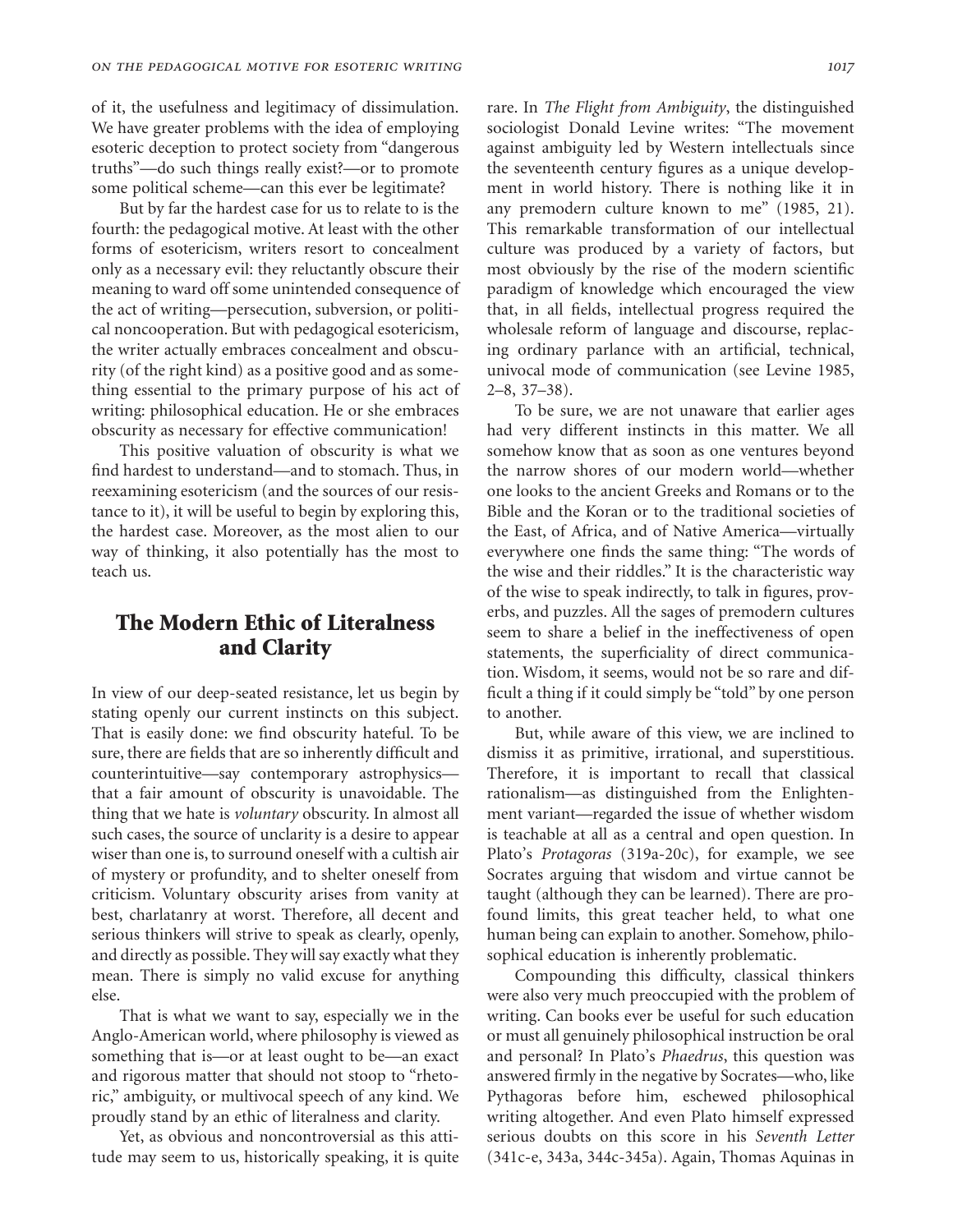explaining the fact that Jesus too did not write, argued that the most excellent teachers must follow the practice of Pythagoras and Socrates, for "Christ's doctrine . . . cannot be expressed in writing" (1981, 3:2243 [pt. III, q. 42, art. 4]). In short, classical (and medieval) rationalism endorsed and explored the profound intuition—found everywhere outside the modern West—that the whole enterprise of using books for the transmission of philosophic wisdom is an extraordinarily difficult (and possibly futile) undertaking that, when pursued, requires rhetorical techniques extending well beyond the contemporary canon of direct communication, of literalness and clarity.

Our tendency to insist that philosophy should just be a matter of propositions and arguments and that it must always lay out its findings in a clear and rigorous manner—as in a contemporary journal of analytic philosophy—would ultimately seem to stem from the hyperrationalist assumption, inherited from the Enlightenment, that human beings can be addressed as rationalists seeking the truth.

But, as the tradition of classical rationalism emphasized, we may be "rational animals" in that we possess the faculty of reason, but we are hardly bornrationalists. Rather, we are born in "the cave." Illusion has very powerful roots within us, both social and psychological. We are moved by a host of passions, most of which are in tension with the love of truth. Thus, the primary aim of philosophic education must be less to instruct than to convert, less to elaborate a philosophical system than to produce that "turning around of the soul" (in Plato's phrase) that brings individuals to love and live for the truth. But precisely if the *end* of education is to foster the love of truth, this love cannot be presupposed in the *means*. The means must rather be based on a resourceful pedagogical rhetoric that, knowing how initially resistant or impervious we all are to philosophic truth, necessarily makes use of motives other than love of truth and of techniques other than "saying exactly what you mean." That is why, for example, the earlier, classical tradition of rationalism recognized the inescapable need to speak in philosophical poems and dialogues as well as treatises.

In sum, the modern ethic of literalness and clarity—at least in the view of most earlier ages—is plainly too narrow and dogmatic. To be sure the bad use of obscurity and concealment—which is 90% of it—remains hateful. But there really is a good use. The good use—pedagogical esotericism—is made necessary by two sets of problems: the natural difficulties of philosophic education and the inherent shortcomings of writing.

What, then, are these difficulties? A brief examination of the obstacles to a philosophical education that is conveyed through books will put us in a position to see why esoteric concealment has often been embraced as the solution.

## **Three Dangers of Reading**

The invention of writing brought epochal changes to human civilization—most of them good. But books also made possible a whole host of intellectual vices and distortions unknown to preliterate, oral societies. With respect to philosophy, there is a real danger that, in the words of Voltaire,"the multitude of books is making us ignorant." In a variety of ways,"book knowledge" is the death of philosophy—so much so, that a "philosophy book" is almost a contradiction in terms.

A book is a strange and unseemly thing. It delivers into one person's hands the distilled essence of another's thinking. It gives one things one has not earned. That is the core difficulty from which all the more specific problems flow, as we will see. And that is why the solution to all of these problems will involve some form of esotericism: some effort to give away less and to make the reader work more for what he or she is getting.

The first danger of reading books is that it allows you to skip too many stages, shortcutting the proper intellectual development. Especially harmful is that it prevents the humble confrontation with your own ignorance. Reading makes you prematurely wise. Before you have had a chance to face the questions and live with them a while, you have seen the answers. Books give a false sense of knowledge and sophistication based on borrowed wisdom, on the belief that you know what you have only read. Thus, they rob you of the proper state of mind for true education. As Socrates argues in the *Phaedrus* (275 a-b)—putting these words in the mouth of an Egyptian god, Thamus, who is rebuking the inventor of writing through writing "you offer your pupils the appearance of wisdom, not true wisdom, for they will read many things without instruction, and will therefore seem to know many things, when they are for the most part ignorant." Plato himself gives this same explanation when he asserts, in the *Seventh Letter* (341e), that he has not and would not ever commit to writing an open statement of his deepest thoughts. Reading such an account, he explains, would not help people but rather fill them with "a lofty and vain expectation that they have learned some impressive things." The false presumption of wisdom, which is generated by books,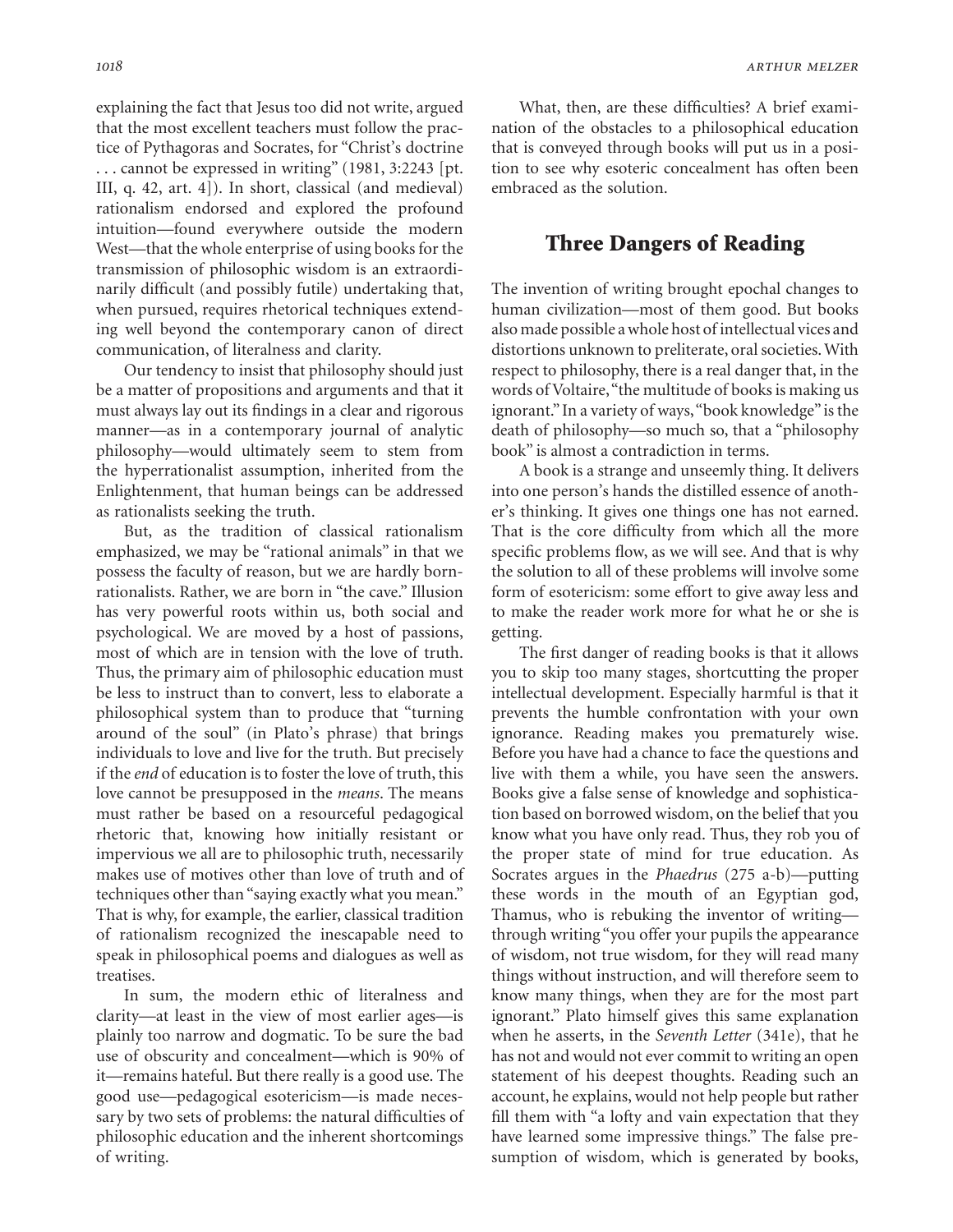presents the greatest obstacle to the acquisition of the real thing. Whence the inner logic of Milton's description: "Deep versed in books and shallow in himself" (1968, bk iv, line 327: 389).

This same problem is elaborated very powerfully in *Emile*, Rousseau's book on education: "I hate books. They only teach one to talk about what one does not know." And again: "Too much reading only serves to produce presumptuous ignoramuses." The key point is that bookish presumptuousness is what makes people ignoramuses."The abuse of books kills science. Believing that we know what we have read, we believe that we can dispense with learning it" (Rousseau 1979, 184, 450). Intellectual humility and the keen sense of our ignorance are the necessary starting points for genuine philosophical development; therefore, books—even as they transmit brilliant philosophical insights undercut philosophy at its root.

The most obvious way for an author to counteract this danger is to scrupulously avoid handing the reader any clear and ready-made answers. One might also go further: make a point of including in one's books enough difficulty and obscurity to humble the reader and force him to confront his ignorance. Friedrich Schleiermacher, the nineteenth-century German philosopher, theologian, and classical scholar, attributes precisely such a rhetorical strategy to Plato. In his *Dialogues*, the latter sought to "bring the still ignorant reader nearer to a state of knowledge"; but Plato also clearly recognized the very great necessity "of being cautious with regard to him not to give rise to an empty and conceited notion of his own knowledge in his mind."

[Therefore, it] must have been the philosopher's chief object to conduct every investigation in such a manner from the beginning onwards, as that he might reckon upon the reader's either being driven to an inward and self-originated creation of the thought in view, or submitting to surrender himself most decisively to the feeling of not having discovered or understood anything. To this end, then, it is requisite that the final object of the investigation be not directly enunciated and laid down in words, a process which might very easily serve to entangle many persons who are glad to rest content, provided only they are in possession of the final result, but that the mind be reduced to the necessity of seeking, and put into the way by which it may find it. The first is done by the mind's being brought to so distinct a consciousness of its own state of ignorance, that it is impossible it should willingly continue therein. The other is effected either by an enigma being woven out of contradictions, to which the only possible solution is to be found in the thought in view, and often several hints thrown out in a way apparently utterly foreign and accidental which can only be found and understood by one who does really investigate with an

activity of his own. Or the real investigation is overdrawn with another, not like a veil, but, as it were, an adhesive skin, which conceals from the inattentive reader, and from him alone, the matter which is to be properly considered or discovered, while it only sharpens and clears the mind of an attentive one to perceive the inward connection. (1836, 17–18)

This kind of esoteric artfulness is essential, according to Schleiermacher, to avoid the first danger of reading.

But book learning thwarts philosophic education not only by fostering a false presumption of wisdom but also an enfeebling passivity. "Much reading is an oppression of the mind," remarks William Penn (1808, Chap 2, para. 19), "and extinguishes the natural candle, which is the reason of so many senseless scholars in the world." As Montaigne (1958, I.25:101) puts it: "We let ourselves lean so heavily on the arms of others that we annihilate our own powers." The same point is made by Schopenhauer:

When we read, another person thinks for us: we merely repeat his mental process. . . . So it comes about that if anyone spends almost the whole day in reading . . . he gradually loses the capacity for thinking; just as the man who always rides, at last forgets how to walk. This is the case with many learned persons: they have read themselves stupid. (1899, 51)

The solution to this problem is to be found, once again, in employing a salutary obscurity that does not allow the readers passively to rely on the writer's thinking, but forces them to think for themselves. Thus, Thomas Aquinas, in considering the question of why the Bible often uses veiled, metaphorical language, remarks: "The very hiding of truth in figures is useful for the exercise of thoughtful minds" (1981, I:6: [pt 1, qu.1, art 9]). Augustine (1995, 4.61:223) makes the same point: the disciples "have spoken with a helpful and healthy obscurity in order to exercise and somehow refine their readers' minds." Similarly, Sallustius, the fourth-century Neo-Platonist, in discussing why the Greeks shrouded their religious teachings in myth, remarks:

There is this first benefit from myths, that we have to search and do not have our minds idle. . . . To wish to teach the whole truth about the Gods to all produces contempt in the foolish, because they cannot understand, and lack of zeal in the good; whereas to conceal the truth by myths prevents the contempt of the foolish, and compels the good to practice philosophy. (1925, 242–43)

Somewhat similar is Rousseau's description of his writing style in the preface to the *Letter to M. d'Alembert*. In this book—which he identifies as a popular work as distinguished from his other, philosophical writings, addressed to the few—he states: "I do not speak here to the few but to the public, nor do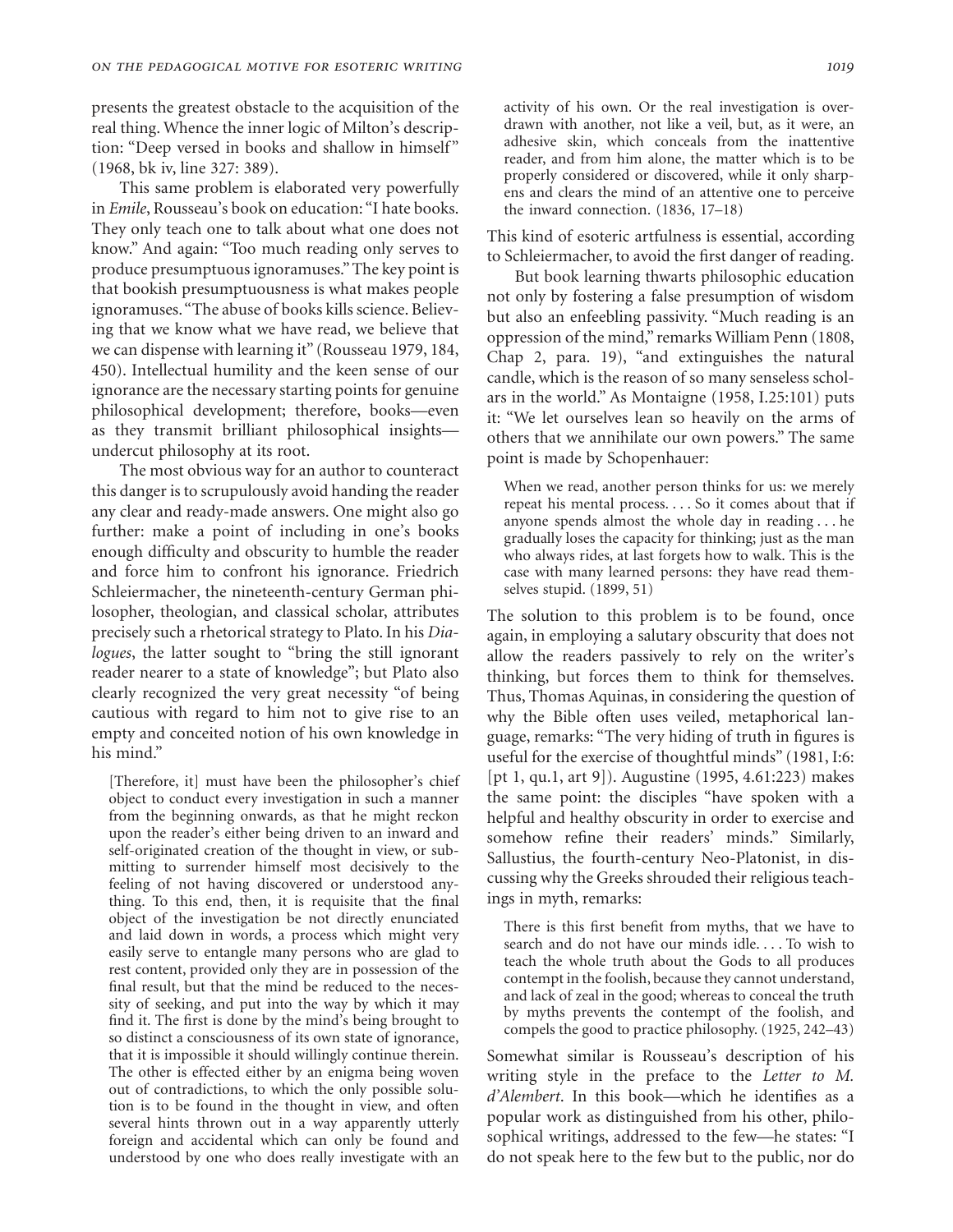I attempt to make others think but rather to explain my thought clearly. Hence, I had to change my style" (1960, 6). In a striking reversal of our own attitudes toward writing, Rousseau sets up here a strict disjunction between "making others think"—the task of his philosophical books—and "explaining my thought clearly"—the job of his merely popular writings. To get others to think, one must carefully avoid doing everything for them. A famous statement by Montesquieu—which may have been in the back of Rousseau's mind—expresses the same idea: "One must not always so exhaust a subject that one leaves nothing for the reader to do. It is not a question of making him read but of making him think" (1989, 11.20:186).

Still another danger of reading, closely related to that of mental passivity, is the development of an excessive trust and dependence on the author. Books—with their steadfast endurance over time, their unwavering repetition of the identical words and thoughts, and even (since Gutenburg) the more-thanhuman regularity of their type—inspire a kind of reverence. Writing has a tendency to become "scripture." We undergo a curious distortion of the mind whereby we come to look for truth in books, not in the world. We replace thinking with reading. This is especially true when studying the great philosophers. To quote Montaigne:

We know how to say: "Cicero says thus; such are the morals of Plato; these are the very words of Aristotle." But what do we say ourselves? What do we judge? What do we do? A parrot could well say as much. (1958, I.25:100)

Cicero clearly describes the problem—as well as his particular solution:

Those who seek to learn my personal opinion on the various questions [of philosophy] show an unreasonable degree of curiosity. In discussion it is not so much weight of authority as force of argument that should be demanded. Indeed, the authority of those who profess to teach is often a positive hindrance to those who desire to learn; they cease to employ their own judgement, and take what they perceive to be the verdict of their chosen master as settling the question (1961, I.v: 13).

As he goes on to describe here, Cicero's solution was to frustrate the reader's "unreasonable degree of curiosity" by ensuring that his own final position remained unclear. He did so by composing his philosophical writings in the form of dialogues or of treatises that merely surveyed the arguments of the various schools.

In sum, there is an inherent tension between philosophy and books. The philosophical writer stands in danger of harming his readers in the very act of trying to help them, by fostering an unhealthy presumption, passivity, and dependence.

# **The Paradox of Philosophical Education**

But this characterization of the problem of writing along with the general solution: refraining from a full and open statement of one's thought—does not quite get at the deepest level of the problem. For, philosophical education requires not merely that one avoid discouraging the reader in these three ways from employing his own mind, but that one positively motivate him to think and, above all, to think authentically and for himself. One must somehow induce in him a new level of awakeness, inner-directedness, and selfownership. But how can a book or even a live teacher do that? The central paradox of philosophical education, whether in writing or in person, is this: how can one transmit to others something that can never genuinely be given from without, but only generated from within? For that is of the essence of philosophy: it can never be done for you. It is our "ownmost" activity: you must do it all for yourself or you haven't done it at all.

This is the case for a number of related reasons. By definition, philosophy aims, not at "right opinion," but "knowledge": not simply at possessing correct answers but at knowing how and why they are correct. It aims at truths the origin and grounding of which one completely understands. Thus, it does not help—it is often a hindrance—to be given the answers from the outside, when the essential thing is to begin at the beginning and reenact their discovery by and for oneself.

But this rediscovery, furthermore, is not simply a matter of retracing the logical sequence of arguments. For, the "knowledge" at which philosophy aims is not purely intellectual or academic—like book knowledge. One must feel these truths from the inside, make them one's own, and live them. The rediscovery, then, must start from one's own personal perplexity, draw upon one's own lived experience, and make use of the inner activity of one's own powers of reasoning and realization. Amid all the far-ranging ventures of one's thinking, one must maintain the concrete and vital connection of thought to life. In other words,"thinking for oneself" means not only that it is oneself that does the thinking but that one thinks for one's own case, thinks from out of one's own care, future, and fate.

Finally, it is only thinking for oneself in this deeply personal sense that produces a real and transformative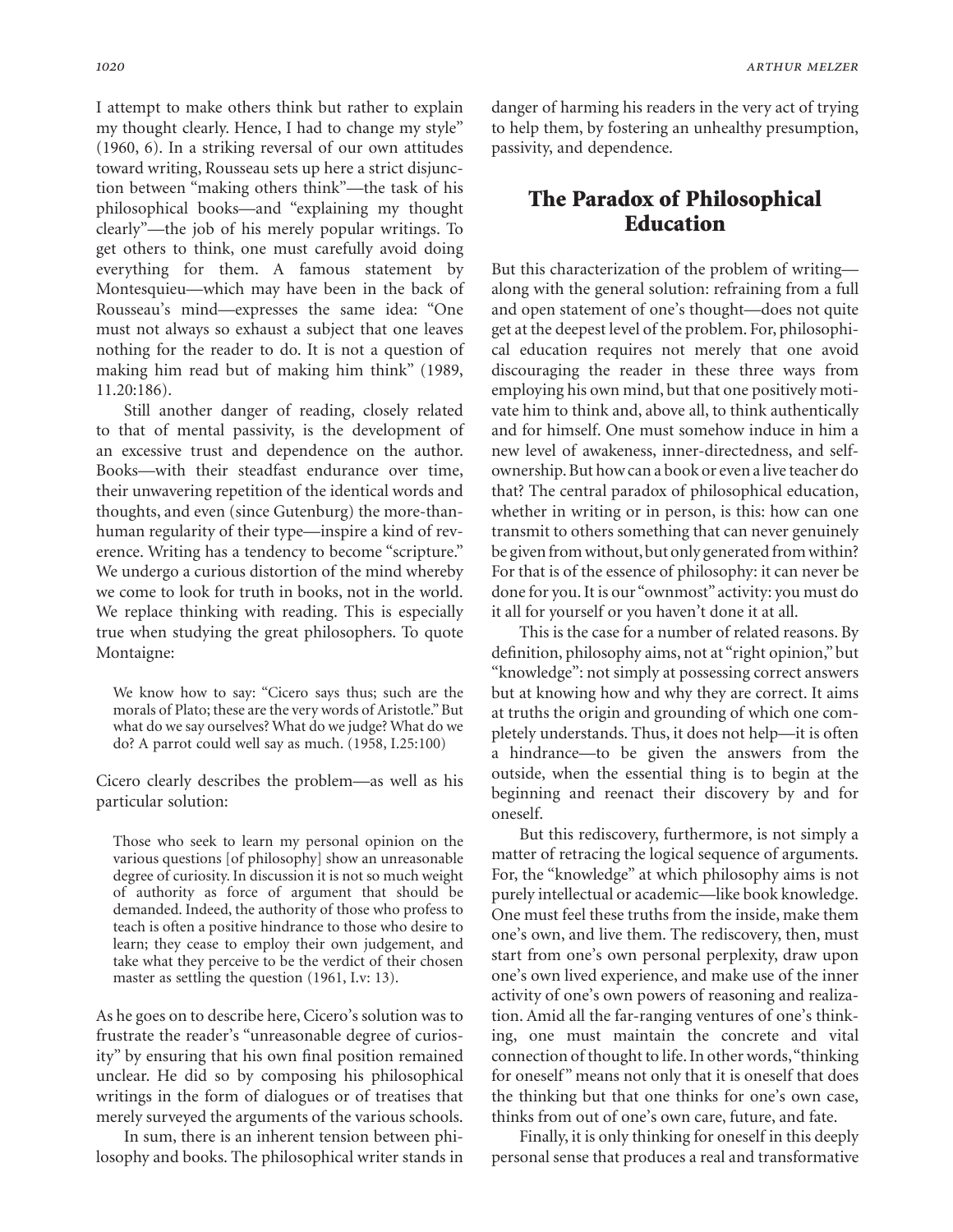effect upon the soul. It is only in this way that one undergoes what Plato speaks of as definitive of the truly philosophic life: a "turning around of the soul," a fundamental reorientation of the objects of one's longing and the manner of one's being.

If this is the character of genuine philosophy, then it really *is* an open question whether it is teachable. Wisdom cannot be told. The central paradox of philosophical pedagogy, to say it again, is: how can one transmit from the outside what can only grow from within? Is there something that one can do for a person that will somehow make him do everything for himself?

This is the problem that the "Socratic method" (as we have come to call it) is intended to address. It has at least four elements, all of them making use of "esotericism" in one sense or another. The first, which we have now seen over and over again, is the negative imperative: Do not give away the answers. The Socratic teacher leaves the most important things unsaid or at least unclear. Yet, second, there is also something positive that the teacher or writer can do: he can stimulate the student to think for himself—while subtly guiding that thinking—by making artful use of questions, hints, and puzzles of the right kind.

But, third, for this thinking and questioning to maintain an authentic connection to the student's life, it must be *dialectical*. This means (among many things) that it must take its start from where the student is, from what he believes right now, and proceed through an internal critique. One cannot begin abstractly—from first principles or from a general statement of the big questions—if the student is truly to think for himself, with his own life on the line. For, he does not begin as a blank slate. Whatever may be the situation at birth, by the time a student is old enough to be thinking about philosophical questions, he is already fully immersed in a world of beliefs and answers. He is trapped in a cave of illusions. Thus, his education must begin by lighting up and then questioning the things that he already believes, the foundations of the life that he is already living. He cannot jump out of his skin and make a new beginning: he must start from the inside and slowly, painstakingly work his way out.

But people draw their initial beliefs primarily from the worldview of their particular society. It follows, then, that a writer who seeks to educate philosophically through Socratic dialectics must make a special effort to enter sympathetically into the received opinions of his time and place—though he may consider them false—while pointing quietly to certain puzzles or contradictions within those opinions. This

means that the demands of philosophical pedagogy largely parallel those of the defensive and protective motives for esotericism. On the surface of his writings, a philosophical author will embrace the views prevailing in his time not only to defend himself from persecution and to protect society from harm, but also to help the student to begin his philosophical reflections from what, for him, is the necessary beginning point.

This idea is well-expressed by Kierkegaard, who goes so far as to call it "the secret of the art of helping others." In *The Point of View for my Work as an Author*, an autobiographical essay devoted to explaining his technique of writing, he states:

One can deceive a person for the truth's sake, and (to recall old Socrates) one can deceive a person into the truth. Indeed it is only by this means, i.e., by deceiving him, that it is possible to bring into the truth one who is in an illusion. Whoever rejects this opinion betrays the fact that he is not over-well versed in dialectics, and that is precisely what is especially needed when operating in this field. . . . Direct communication presupposes that the receiver's ability to receive is undisturbed. But here such is not the case; an illusion stands in the way. . . . What then does it mean 'to deceive?' It means that one does not begin directly with the matter one wants to communicate, but begins by accepting the other man's illusion as good money. (1962, 39–40)

This is necessary because "if real success is to attend the effort to bring a man to a definite position, one must first of all take pains to find him where he is and begin there. This is the secret of the art of helping others" (1962, 27).<sup>3</sup>

A fourth element of the Socratic method actually, just a further aspect of its dialectical character—is that a proper philosophical education must proceed in *stages*. Just as education must begin

The point Kierkegaard makes here—that a refined and delicate modesty is often what stands behind the practice of esotericism—is extremely important for us since it helps to counteract our strong tendency to recoil from esotericism as something inevitably rooted in exclusiveness and arrogance.

<sup>&</sup>lt;sup>3</sup>Kierkegaard also adds here a related but different argument for the necessity of concealment and indirection:

No, an illusion can never be destroyed directly, and only by indirect means can it be radically removed. . . . A direct attack only strengthens a person in his illusion, and at the same time embitters him. There is nothing that requires such gentle handling as an illusion, if one wishes to dispel it. If anything prompts the prospective captive to set his will in opposition, all is lost.And this is what a direct attack achieves, and it implies moreover the presumption of requiring a man to make to another person, or in his presence, an admission which he can make most profitably to himself in private. This is what is achieved by the indirect method, which, loving and serving the truth, arranges everything dialectically for the prospective captive, and then shyly withdraws (for love is always shy), so as not to witness the admission which he makes to himself alone before God—that he has lived hitherto in an illusion. (1962, 24–26)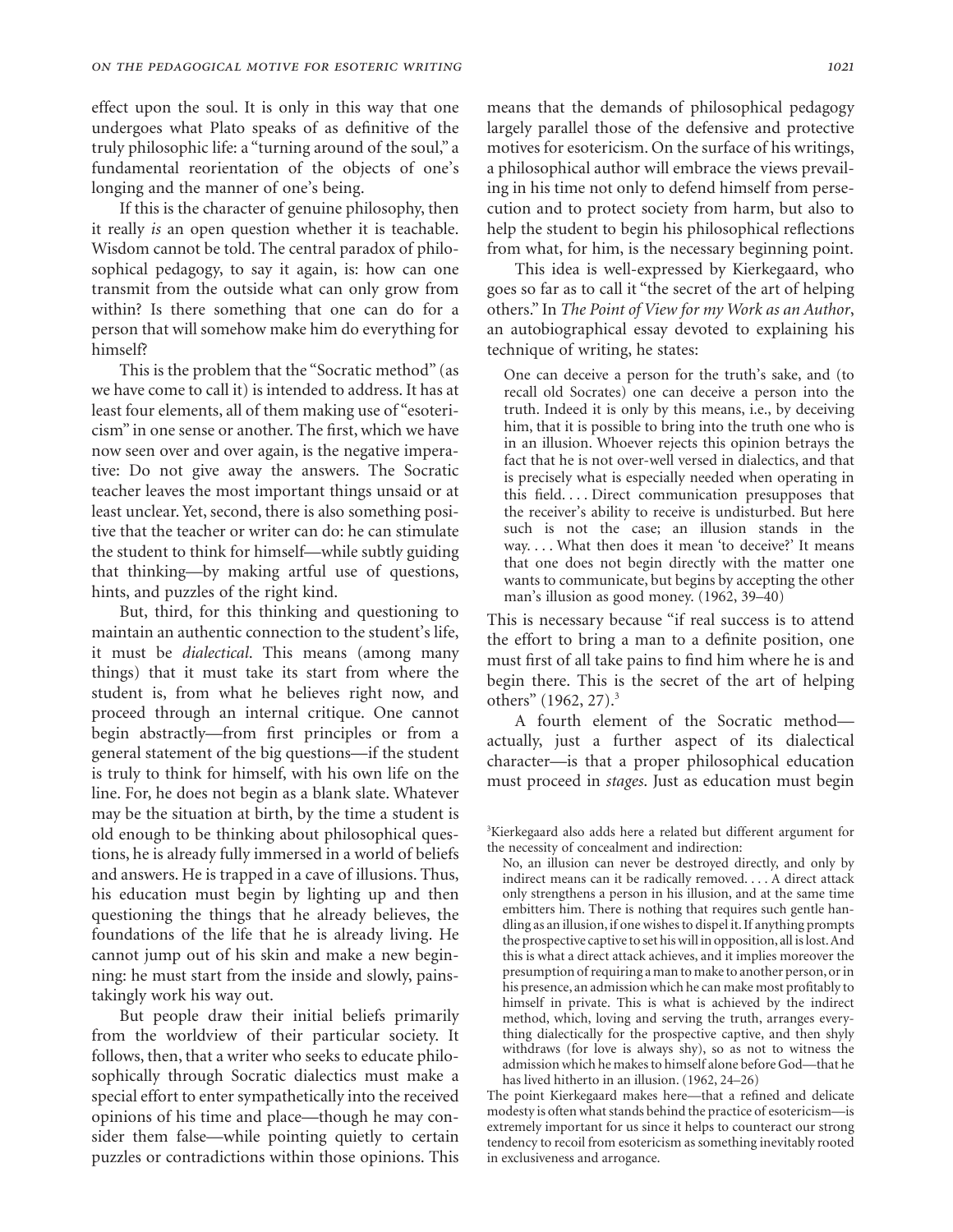by addressing the student where he is, so, as he learns and changes, it must stay with him. The internal or dialectical critique of received opinion does not take place in a single stroke, but in a series of successive approximations to the truth, each of which will seem in its time to be the final one. The student must not be encouraged to race through these stages to the end, but on the contrary to settle down and live with each for a while, so that he has the time to truly take it in and absorb it—and to allow it to transform him. Our lives do not change as quickly as our thoughts. If the student tries to move too fast, he leaves his life behind, and his thinking becomes purely intellectual. He ceases to believe what he thinks and think what he believes. Tempo is everything. Prematurity—showing the student more than he is ready to understand or digest at the moment—is the great wrecker of educations. As Rousseau remarks in *Emile*, "never show the child anything he cannot see." Again: the child "must remain in absolute ignorance of ideas . . . which are not within his reach. My whole book is only a constant proof of this principle of education" (1979, 183, 178).

This principle—the need for proper tempo and stages, adjusted to the individual characteristics of the student, so that his thinking remains firmly rooted in his own experience and life—is why a perfect education would require what is depicted in *Emile*: a philosopher devoting himself full-time to the raising and education of a single student from birth. While this is hardly to be expected in practice, it highlights what is so terribly problematic about books: they are impersonal and fixed, saying the same thing to everyone regardless of their state of readiness. That indeed is Socrates' primary objection to writing as stated in the *Phaedrus* (275d-e). To the extent that there is a solution to this problem, it lies, once again, in esotericism—in writing on two or even more levels—so that the same book will say different things to different people, or to the same person at different times, depending on their stage of understanding.

To promote a genuinely philosophical education, in sum, it is necessary to write esoterically in at least four ways—to withhold the answers, to begin by embracing received opinion, to guide the reader by way of hints and riddles, and to address the different stages of understanding by writing on multiple levels.

# **The Rhetorical Effect of Obscurity**

In order to clarify and extend some of the preceding points—especially the core assumption that obscurity can and should be used as a stimulus to genuine

thought—let us take up an obvious objection. Even if it is true that one hinders philosophic education in various ways by telling a student too much, still doesn't one hinder it even more by saying too little? A writer who hides what he knows and fills his book with stumbling blocks will only frustrate and discourage the reader. Nobody denies that a pedagogically effective writing must above all stimulate the mind to its own efforts, but nothing is more deadening than obscurity.

When it is pointless and impenetrable, obscurity is indeed deadening. But the right kind of obscurity the kind that, with the proper effort, can be deciphered and penetrated—turns out, in fact, to be the greatest stimulus to thought. Everyone loves a secret. Mystery is alluring. Hide something and we will seek it. This simple fact is the first premise of all pedagogical esotericism.

It is a fact that has been noticed throughout the ages. Jesus—who hides his thought in parables—gives this famous literary advice: "Do not give dogs what is holy; and do not throw your pearls before swine" (*Matthew* 7:6). The medieval *Glossa Ordinaria* on this passage elaborates: "What is hidden is more eagerly sought after; what is concealed appears more worthy of reverence; what is searched for longer is more dearly prized" (quoted by Thomas Aquinas 1987, art. 4:52). Similarly, St. Augustine remarks: "Lest the obvious should cause disgust, the hidden truths arouse longing; longing brings on certain renewal; renewal brings sweet inner knowledge" (1953, vol. 3, letter 137: 34). Again, according to Nietzsche:

The misfortune suffered by clear-minded and easily understood writers is that they are taken for shallow and thus little effort is expended on reading them: and the good fortune that attends the obscure is that the reader toils at them and ascribes to them the pleasure he has in fact gained from his own zeal. (1986, vol. I, chap 4, aph 181:92)

Clement of Alexandria, in a chapter of his *Stromata* entitled "Reasons for Veiling the Truth in Symbols," observes that "all things that shine through a veil show the truth grander and more imposing; as fruits shining through water, and figures through veils" (1869, bk 5, chap IX: 254–55). In short, the objection stated above has the rhetorical situation exactly backwards: the right kind of obscurity is far more intellectually stimulating than is a plain and explicit statement. As Augustine puts it:

All those truths which are presented to us in figures tend, in some manner, to nourish and arouse the flame of love . . . and they stir and enkindle love better than if they were set before us unadorned, without any symbolism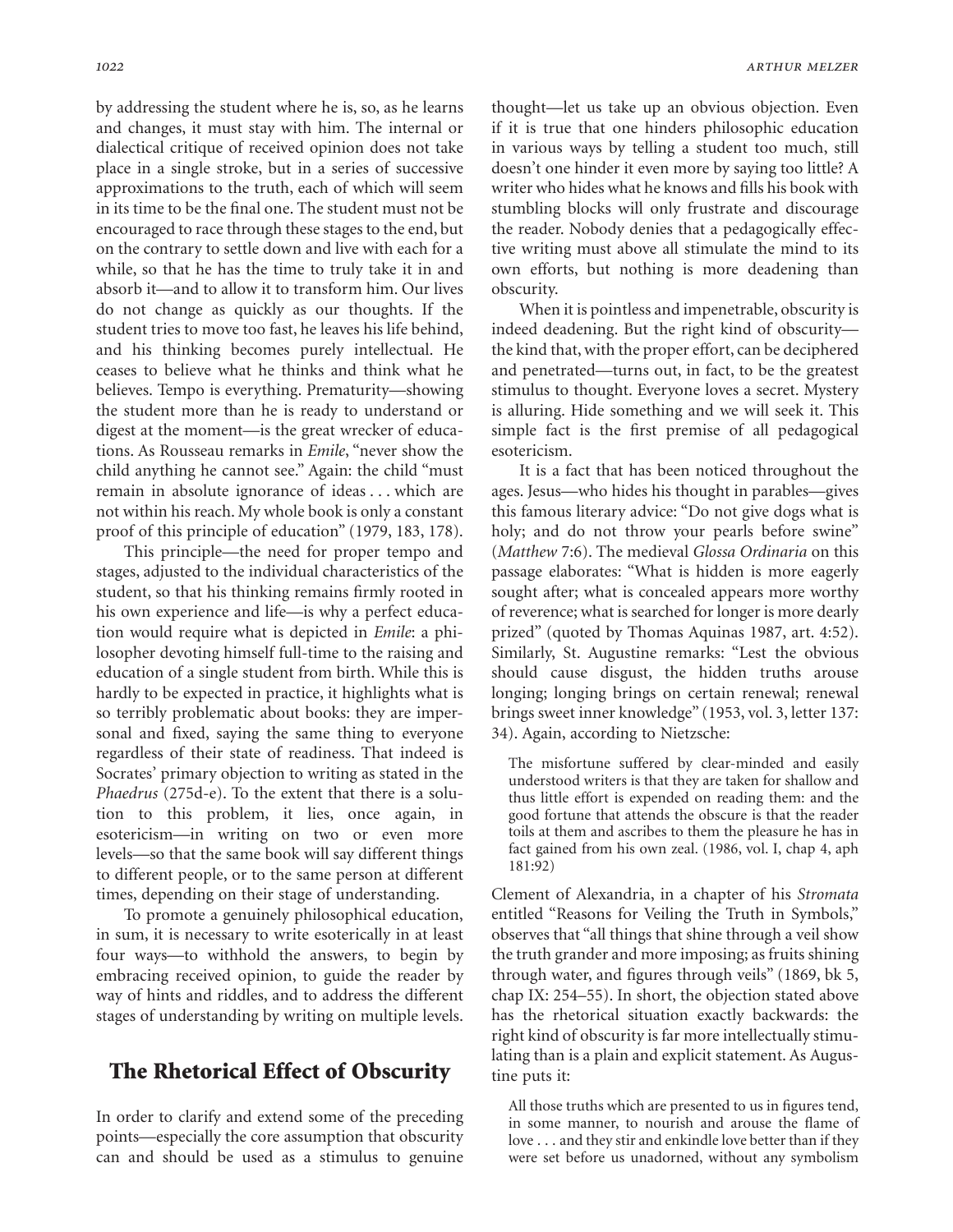of mystery. It is hard to explain the reason for this; nevertheless, it is true that any doctrine suggested under an allegorical form affects and pleases us more, and is more esteemed, than one set forth explicitly in plain words. (1953, vol 3, letter 55:277)

It may indeed be unfortunate, but surely that is how it is.

Yet, once it is conceded that hiddeness and obscurity of the right kind do indeed have this stimulating power, one may go on to raise an opposite objection to their use in philosophical pedagogy. For, if it should turn out that this stimulating power ultimately stems from irrational or immature impulses, one would hardly want to encourage it in serious writing. This would seem to be the real objection of those who hate the idea of pedagogical obscurity: not that such writing is too deadening but too exciting in the wrong way, that it appeals to people's primitive, childish and easily abused enchantment with secrets and mysteries. A proper education should endeavor to make people mature, sober, and clear-minded. Are we really to believe that the best means that the greatest minds of the past could find to educate people to rationality was to exploit their adolescent fantasies about buried treasure?

The question thus becomes: what is the true source of obscurity's rhetorical power? Is it simply childish? How does it work? And is there a legitimate role for it in a literature of philosophic rationality? Without aspiring to an exhaustive treatment of this complex subject, let us focus on three elements of obscurity's appeal.

#### **Obscurity and Reader Involvement**

The first and least controversial of these is that by withholding the answers and speaking in hints and riddles the esoteric text constrains the reader to think for himself. We have already seen that thinking for oneself is philosophically essential; the further point here is that it is a strong stimulant, a powerful source of motivation and encouragement for the reader. As Nietzsche has just put it, "the reader toils at [obscure writings] and ascribes to them the pleasure he has in fact gained from his own zeal."

This is not true, of course, for every reader or perhaps even for most—not for those who would rather be told the answers. But "if you have to be told everything, do not read me," Rousseau declares (for "if you have to be told, how will you understand it?") (1979, 137, 111). That is the unstated maxim of all esoteric texts. As Jean d'Alembert, in his *Analysis of the Spirit of the Laws*, states regarding the famous obscurity of Montesquieu's work: "We will say of the obscurity that can be permitted in such a work, the same thing we said about the lack of order; what would be obscure for vulgar readers is not for those whom the author had in view" (1822, vol. 3:450–51; quoted and translated by Pangle 1973, 12). To understand the workings of esoteric rhetoric, one must appreciate that it is a frankly elitist practice. It is narrowly designed for a specific and relatively rare kind of reader: those who love to think, those who, from an early age, could always be heard to say "now wait . . . don't tell me." In a variety of ways, such readers will be stimulated by the puzzles the text poses: they will feel energized by the exercise of their faculties, feel pride in the progress of their understanding, and joy in the powerful sense of insight that accompanies a discovery one has made for oneself.

If this is a correct description, then it seems fair to say that there is nothing immature or irrational in the power of obscurity to generate philosophical motivations such as these. Indeed, it is a power that has been noted, praised, and employed by a long line of thinkers. Nietzsche, that master of the coy and aphoristic style, speaks of:

*The effectiveness of the incomplete*.—Just as figures in relief produce so strong an impression on the imagination because they are as it were on the point of stepping out of the wall but have suddenly been brought to a halt, so the relief-like, incomplete presentation of an idea, of a whole philosophy, is sometimes more effective than its exhaustive realization: more is left for the beholder to do, he is impelled to continue working on that which appears before him so strongly etched in light and shadow, to think it through to the end (1986, vol I, chap 4, aph 178:92).

Montesquieu alluded to this same "effectiveness of the incomplete" in his famous remark quoted above: "One must not always so exhaust a subject that one leaves nothing for the reader to do. It is not a question of making him read but of making him think." Indeed, Montesquieu's artful incompleteness was finely calculated to tantalize and please the acute reader, as was beautifully described in Hippolyte Taine's account of the *Spirit of the Laws*:

He seems to be always addressing a select circle of people with acute minds, and in such a way as to render them at every moment conscious of their acuteness. No flattery could be more delicate; we feel grateful to him for making us satisfied with our intelligence. We must possess some intelligence to be able to read him, for he deliberately curtails developments and omits transitions; we are required to supply these and to comprehend his hidden meanings. He is rigorously systematic but the system is concealed, his concise completed sentences succeeding each other separately, like so many precious cof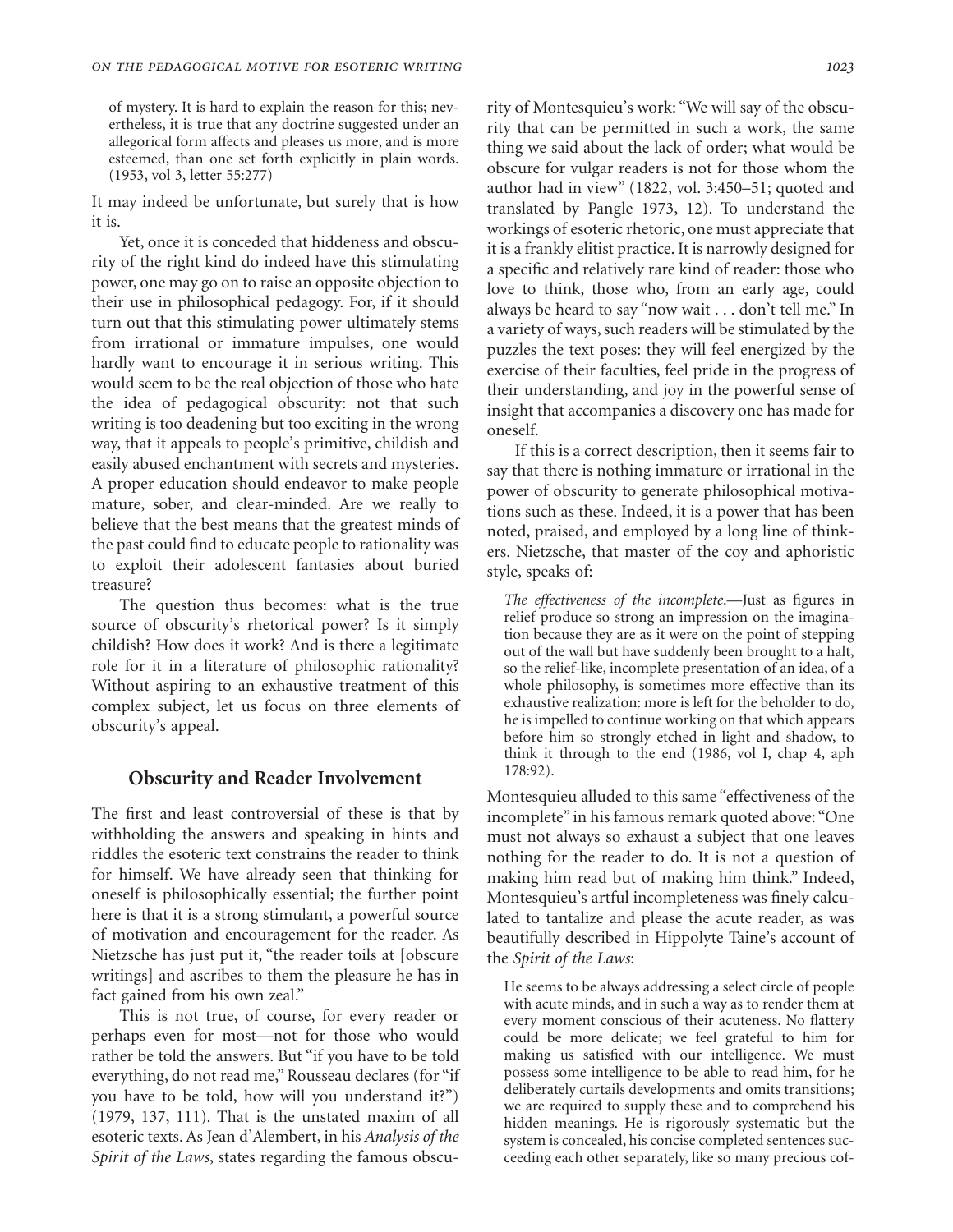fers. . . . He thinks in summaries; . . . the summary itself often bears the air of an enigma, of which the charm is twofold; we have the pleasure of comprehension accompanying the satisfaction of divining. (1876, vol. IV:260)

This statement is strikingly similar to the view of Theophrastus as approvingly described in *On Style*, a work on rhetoric attributed to the fourth-century B.C. orator Demetrius of Phaleron:

These, then, are the main essentials of persuasiveness; to which may be added that indicated by Theophrastus when he says that all possible points should not be punctiliously and tediously elaborated, but some should be left to the comprehension and inference of the hearer who when he perceives what you have omitted becomes not only your hearer but your witness, and a very friendly witness too. For he thinks himself intelligent because you have afforded him the means of showing his intelligence. It seems like a slur on your hearer to tell him everything as though he were a simpleton. (1902, bk 4:222)

Again, Rousseau in his pedagogical work *Emile* emphasizes that, for the sake of heightening the student's interest and motivation, it is vital to leave things unsaid. He criticizes modern writers like La Fontaine who place an explicit statement of the "moral" at the end of their stories.

Nothing is so vain or ill conceived as the moral with which most fables end—as if this moral were not or should not be understood in the fable itself. . . . Why, then, by adding this moral at the end, take from [the reader] the pleasure of finding it on his own? Talent at instruction consists in making the disciple enjoy the instruction. But in order for him to enjoy it, his mind must not remain so passive at everything you tell him that he has absolutely nothing to do in order to understand you. The master's *amour-propre* [pride] must always leave some hold for the disciple's; he must be able to say to himself, "I conceive, I discern, I act, I learn." . . . . One must always make oneself understood, but one must not always say everything. (1979, 248)

A page later, Rousseau indicates that he has followed this pedagogical strategy himself in the composition of *Emile*, declaring: "I also do not want to say everything" (1979, 249).

The ancient writers, Rousseau emphasizes, are the true masters of this technique of energizing incompleteness. He particularly admires Thucydides' pedagogical style: "He reports the facts without judging them, but he omits none of the circumstances proper to make us judge them ourselves" (1979, 239).

The other ancient historian most famous for his brevity and obscurity is Tacitus. The specific pleasure and encouragement produced by his rhetoric is nicely described by Sir Richard Baker (1568–1645), the English historian and writer. And his point is essentially the same as that made by Nietzsche, Montesquieu, Taine, Theophrastus, Demetrius, and Rousseau: Tacitus' obscurity

is pleasing to whosoever by laboring about it, findes out the true meaning; for then he counts it an issue of his owne braine, and taking occasion from these sentences to goe further than the thing he reads, and that without being deceived, he takes the like pleasure as men are wont to take from hearing metaphors, finding the meaning of him that useth them. (Baker 1642, cited by Alvarez 1961, 40)

Still another statement of the same point is made by Thomas Gordon, Tacitus' eighteenth-century English translator. Tacitus

is remarkable for a surpassing brevity. . . . He starts the Idea and leaves the Imagination to pursue it. The sample he gives you is so fine, that you are presently curious to see the whole piece, and then you have your share in the merit of the discovery; a compliment which some able Writers have forgot to pay their readers. (1770, IV:149– 50; Quoted by Rahe 1992, 246)

In sum, the right kind of obscurity energizes and pleases the right kind of reader by making him active and responsible. That is a piece of "reader response theory" with a very long history.

## **Love of the Hidden and Reverence for the Obscure**

A second general aspect of obscurity's appeal is the well-known phenomenon that whatever is veiled strikes us as more alluring and desirable. As Emily Dickinson writes (1960; quoted by Shattuck 1996, 125):

A Charm invests a face Imperfectly beheld— The Lady dare not lift her Veil For fear it be dispelled

There are at least two reasons for this phenomenon. If something is completely present, available, and open to view, it gives no scope to imagination or longing. It is what it is. What you see is what you get. But whatever is partly hidden holds out a promise for more—an open promise onto which imagination is free to project all our hopes and longings. That is why it is absence that makes the heart grow fonder.

In addition, we have a natural tendency to value things by what they cost us. We despise what is too available. Obstacles arouse us and strengthen desire. Difficulty ennobles. We pursue most eagerly what is hard to get. Thus an esoteric text—suggestive and challenging, full of promises and obstacles—arouses the mind and charges it with strong hopes and vigorous striving.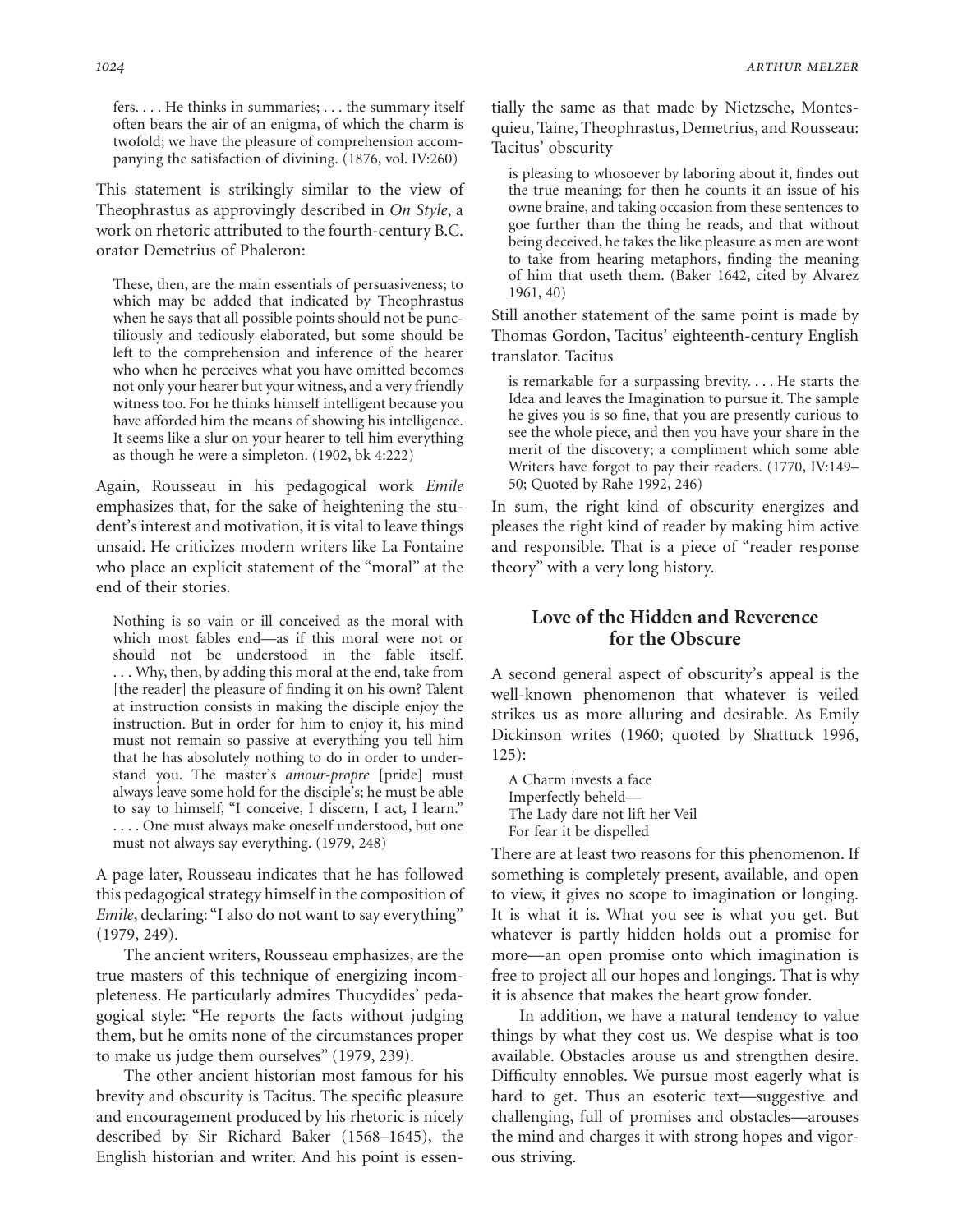Obscurity motivates and inspires the reader in still a third way when it derives not merely from an intentional coyness but from an inherent loftiness that seems to surpass our understanding. Then it overawes us and makes us feel that we are in the presence of something greater than ourselves. Thus, as the *Glossa Ordinaria* quoted above states: "what is concealed appears more worthy of reverence." The natural rhetorical effect of this kind of obscurity is to call us to attention and inspire us with reverence, awe, and wonder.

So, are either of these latter two rhetorical effects—love of the hidden and reverence for the obscure—childish and irrational? They could not fairly be called "childish," but they could be charged with appealing to our "irrational tendencies," depending on one's understanding of ultimate reality. If the "true world" is of a beauty and perfection that far transcends the sensory world, then the curious tendency of our imaginations to idealize what is hidden will come to light as a crucial divination of the truth. Similarly, if there is a God, then the reverenceinspiring tendency of scriptural obscurity is an appropriate and accurate effect that helps to put us onto the path of truth and righteousness. A more materialist or at least more skeptical thinker, on the other hand, will deny the rationality of these rhetorical effects.

But even such thinkers as find the rhetorical power of obscurity irrational may still judge that it is a legitimate and useful tool in the difficult task of philosophical pedagogy. After all, that task—the conversion to philosophy—would not be so difficult if one's readers were already fully rational beings who could be motivated and instructed by purely rational means. In reality, one must often make artful use of the student's irrational motives until one has succeeded in strengthening the rational ones—just as we use grades to motivate students until the hoped for time when they come to see the inherent interest or utility of the subject matter.

Furthermore, if obscurity has so strong and irrational an effect on us, that can only be because we ourselves remain irrational. Obscurity has a way of tapping into the groundless hopes and fears that we continue to harbor within us. And the best way to purge ourselves of these may well be, not to ignore them or bury them in disdain, but precisely to stimulate them, bring them out in the open, and truly work them through. Only a person fully in touch with the irrational temptations buried within him has a chance of becoming genuinely rational. For this reason too, an effective philosophical pedagogy will not necessarily shrink from—indeed, it may positively require—an

esoteric rhetoric that makes initial appeal to our irrational tendencies.

#### **The Rhetorical Effect of the Prosaic**

One last point in reply to those who would reject the pedagogical use of obscurity or indeed of any kind of rhetoric as unphilosophical: is there really an alternative? Is it *ever* possible to avoid rhetoric and its irrational effects? In practice, it seems the only real choice is between helpful and unhelpful rhetoric. The modern rationalist, the believer in literalness and clarity, holds that by writing in a dry, neutral, and rigorous manner one appeals directly to the rational faculties, without any involvement of rhetorical bias. The problem is that such a style is not really neutral, for the *prosaic too* has a powerful rhetorical effect and not a simply rational or salutary one.

The flip side of our irrational idealization of the hidden is our irrational devaluation of the open, public, and familiar. That is the reason for what Nietzsche called above "the misfortune suffered by clear-minded and easily understood writers;" namely, that "they are taken for shallow and thus little effort is expended on reading them." We have a curious tendency—regrettable but very powerful—to close our minds to what is open and available. It would seem that if the truth does not somehow hide from or abandon us—then we abandon it. With us, obviousness is insulting; clarity is a sign of superficiality; and familiarity breeds contempt. That is the powerful rhetorical distortion produced by the seeming avoidance of rhetoric. The open and prosaic is intellectually clear but existentially stunting: it conveys the right information but the wrong attitude; it puts the deeper reaches of the soul to sleep. It is fine for engineering, bad for philosophy. Profound ideas somehow evaporate when laid out openly for every passing eye. They become overexposed, discharged, profaned. They lose their power to move us. To maintain their potency, they need to be husbanded. "Silence is a fence around wisdom," states Maimonides (1975, II:5:33). Indeed, Pythagoras was famous for imposing a lengthy period of silence on his students to prepare their souls for philosophy.

Many earlier thinkers were moved by this spirit of husbanding. They embraced the rhetoric of hiddeness, notwithstanding its involvement with certain irrational effects, as a necessary counterpoison to the still more irrational effects of the prosaic and open. For example, Diogenes Laertius (1925, IX.6:413), in his account of the notoriously obscure writings of Heraclitus, remarks: "according to some, he deliberately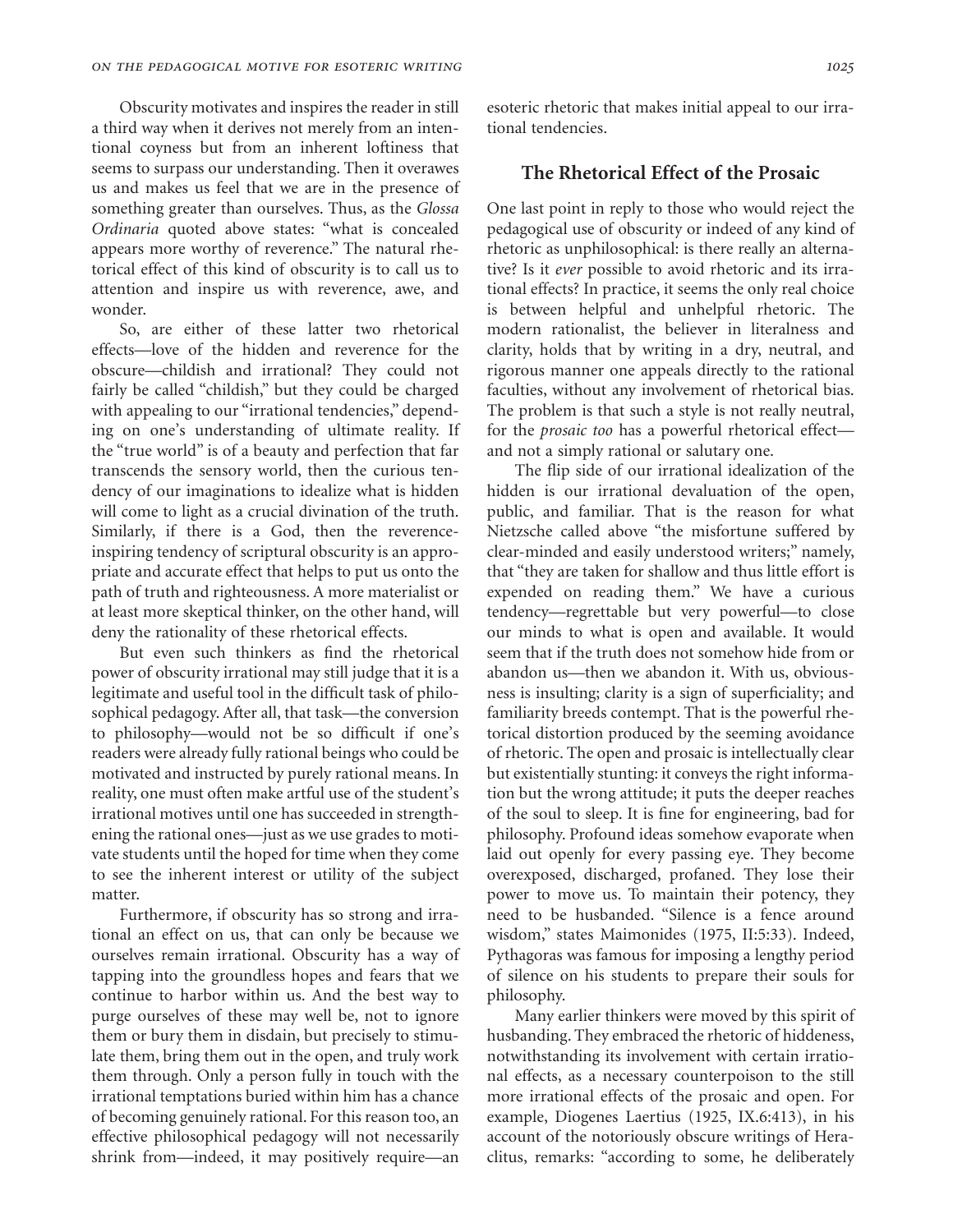made it the more obscure in order that none but adepts should approach it, and lest familiarity should breed contempt." We have already seen a similar remark by Augustine: "Lest the obvious should cause disgust, the hidden truths arouse longing."

Today, we have lost this instinct for husbanding. The open society is highly sensitive to the dangers of obscurity but blind to those of plainness and clarity. Ultimate reality, we seem to presuppose, is what exists in broad daylight and is accessible to everyone in their everyday mood. But many earlier thinkers saw the greatest obstacle to philosophic insight precisely in the deadening effect that the prosaic has on the soul: a kind of trivializing everydayness arising from our dispersal in the world, from our excessive garrulousness, from the grip of stale custom and convention, and from the loss of mystery, wonder, and awe.

In a number of ways, the rhetoric of hiddenness is helpful in counteracting these harmful effects of the rhetoric of clarity. It trains the spirit in the right attitude towards thought and the world. Terse and indirect communication concentrates the mind. It teaches caution, patience, delicacy, and respect. It makes every word count. At the same time, it awakens us from our sleepy everydayness, our casual contempt for the world, by showing, through its own example, that beneath the familiar and superficial there lies something mysterious and intriguing.

Finally, such writing both issues from and engenders a reverence for one's own soul and its rarer states, a sense of reserve and inwardness, a delicacy that shelters one's higher and more fragile experiences from the coarsening glare of the public as well as from the clumsiness of words and propositions. "Every choice human being," writes Nietzsche, "strives instinctively for a citadel and a secrecy where he is saved from the crowd." Again: "Whatever is profound loves masks. . . . There are occurrences of such a delicate nature that one does well to cover them up with some rudeness to conceal them" (1966, aph. 26:37, aph. 40:50). One cannot philosophize in public any more than one can make love there. Irwin Straus, the phenomenological psychologist, makes a distinction between two kinds of shame: concealing and protective. The former is the familiar impulse to conceal what is base, but the latter is the less frequently noted instinct to hide what is precious and vulnerable (1966, 217–24). Cast not your pearls before swine. Pedagogical esotericism is, among other things, a very natural manifestation of protective shame, an instinctive taste for concealing, sheltering, and husbanding our higher spiritual states. And writing that exhibits this shame also inspires it in the reader.

While it is true, then, that pedagogical obscurity often makes appeal to our irrational inclinations, a plausible case can be made that the same is true of any alternative style of exposition and that, for the right kind of reader, it is in fact the best means for promoting philosophic rationality.

#### **The Burden of Esoteric Interpretation**

One further dimension of pedagogical esotericism and of the contemporary mind's instinctive resistance to it—will emerge from the consideration of one final objection. All the foregoing arguments notwithstanding, most people today will still find it implausible because so plainly counterproductive—that the great philosophic writers of the past would have written esoterically for pedagogical reasons. This practice seems just too inconsistent with the practical requirements of philosophical learning. If past thinkers deliberately wrote their books in the manner suggested, they would impose on the reader the enormous burden of navigating artificial labyrinths, solving elaborate puzzles, and cracking obscure codes—and all of this effort would be needed just in order to arrive at an understanding of what the book's real argument is. The reader will then scarcely have time left to do the real business of philosophy: to examine the argument, compare it to those of other writers (who must also be interpreted esoterically), and finally decide what he himself thinks of it. The task of interpretation will squeeze out that of philosophical reflection. Even under the best of circumstances, philosophy is almost impossibly difficult. Why would anyone choose to compound the difficulty by adding to it the endless and uncertain task of esoteric interpretation? Whatever might be the advantages of esoteric pedagogy considered in the abstract, in reality it makes no sense—there is simply no *time* for it. It is believable that past thinkers were sometimes forced to write esoterically in order to avoid persecution, but that they would have also done so voluntarily in an effort precisely to *enhance* the transmission of philosophical understanding is implausible in the extreme.

There is no doubt that we feel this objection very powerfully. But we must remind ourselves that the issue is not whether we ourselves approve of and incline to practice pedagogical esotericism, but whether thinkers in the past did so. And by now we have seen a good number of explicit statements by past thinkers acknowledging and praising the use of esoteric writing for pedagogical purposes. What is perhaps even more striking in this context is that I have been unable to find *any* statements, prior to the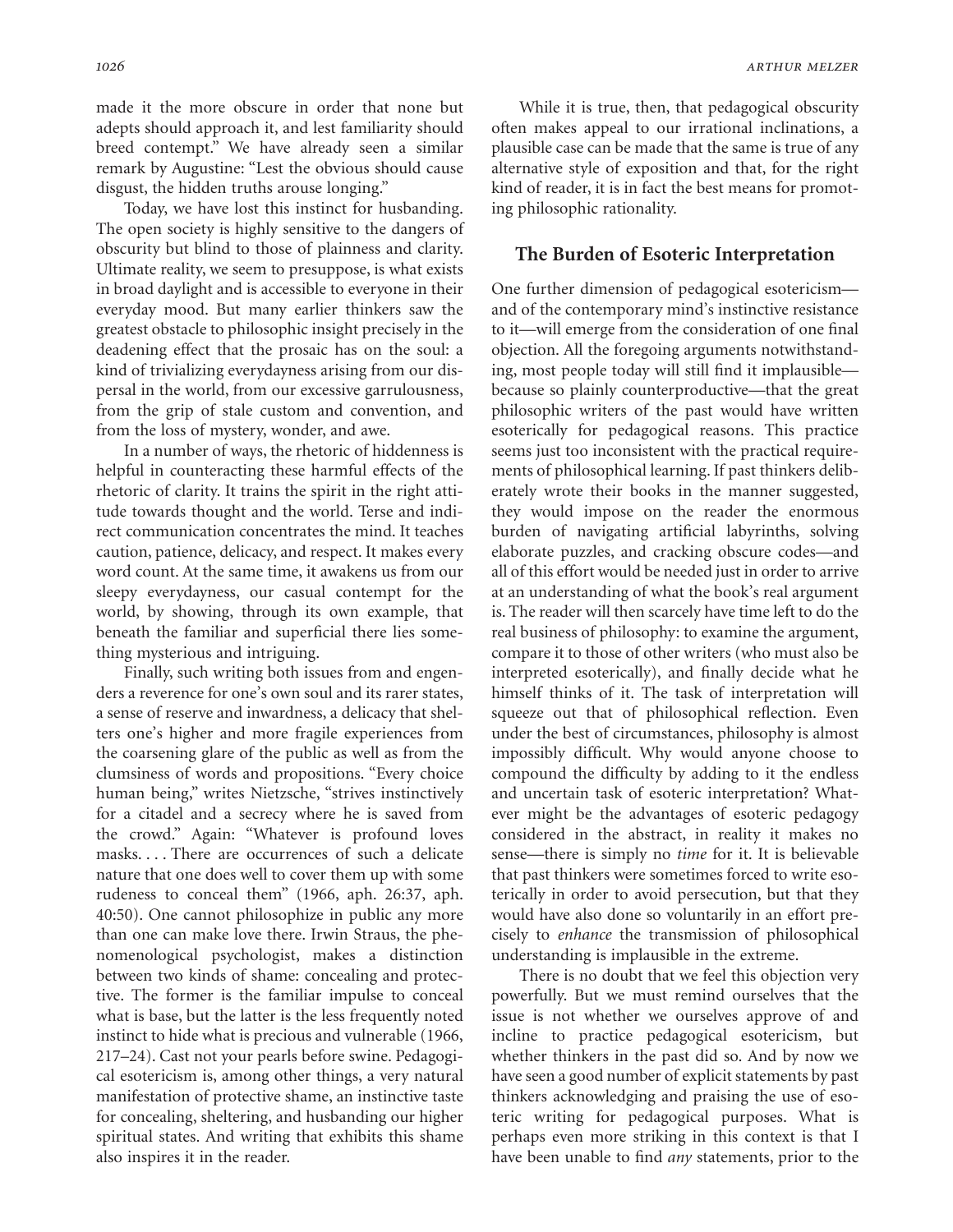nineteenth century, *criticizing* esotericism for the aforementioned problem, or indeed for any other. It would seem that earlier ages were, for some reason or other, much less troubled by this problem than we are.

#### **Leisure and Esoteric Literacy**

One likely reason for this is a change of historical conditions. Today we labor under the great burden of a philosophic tradition that now stretches back 2,005 years. There are hundreds of major philosophical works to master and—since the rise of modern scholarship about 150 years ago—there are also hundreds of secondary writings devoted to each one of these primary works. Indeed, in our time, it is hardly possible to walk through the stacks of a major research library and not feel, among other things, oppressed by the crushing weight of so many books. The fact is that modern scholars find themselves in an impossible intellectual situation, which, though it is seldomly thematically discussed, conditions all of their hermeneutical instincts. It strongly inclines us to dismiss as implausible—because simply unbearable—any suggestion that would increase our already overwhelming scholarly burden.

But of course this condition of overload did not always exist. In classical times, the heyday of pedagogical esotericism, intellectual life breathed a very different air. There were many fewer thinkers and books. Nor were books written for busy scholars and university professors who were constantly driven by the pressure to publish. Free from these crushing burdens, intellectual life had a far more leisurely and focused character. And this greatly affected the whole manner in which books were written and read. As John Stuart Mill remarks:

It must be remembered that they [the Greeks and Romans] had more time, and they wrote chiefly for a select class, possessed of leisure. To us who write in a hurry for people who read in a hurry, the attempt to give an equal degree of finish would be a loss of time. (1867, 34)

We find a similar observation in Tocqueville:

One ought to remark, furthermore, that in all of antiquity books were rare and expensive, and great difficulty was experienced in reproducing them and having them circulate. These circumstances came to concentrate the taste for and use of letters in a few men, who formed almost a small literary aristocracy of the elite of a great political aristocracy. (2000, vol. 2, pt 1, chap. 15:451)

In such intellectual circumstances, Tocqueville continues, where the writer could count upon the patient, sustained, and repeated attention of a highly cultivated reader, nothing is "done in haste or haphazardly; everything there is written for connoisseurs" (2000, vol. 2, pt 1, chap. 15:451). Books were written with extreme care to be read with extreme care. Therefore, there was no ingrained resistance—such as we feel very strongly today—to the very idea that a book should deliberately impose on the reader a significant interpretive burden.

On the contrary, that was, in fact, precisely their taste and preference. The whole tendency of classical culture, in Winckelmann's famous expression, was one of noble simplicity and quiet grandeur. This manifested itself in a literary style of urbane understatement and lapidary concision. As Mill puts it: "The ancients were *concise*, because of the extreme pains they took with their compositions; almost all moderns are prolix because they do not." Modern prose tends to be wordy and overstated, he continues, "for want of time and patience, and from the necessity we are in of addressing almost all writings to a busy and imperfectly prepared public" (1867, 37–38, emphasis added). By contrast, the primary addressees of classical writing—a small, refined, exclusive, and homogeneous literary aristocracy with a dense background of shared taste and understanding—naturally delighted in nuance and economy of expression, taking joy in seeing just how much could be conveyed by the smallest of indications. This cultural ideal expressed itself in their conversation no less than their writing. In his "Life of Lycurgus," Plutarch describes how Spartan children were educated to "comprehend much matter of thought in few words." Therefore, "as their swords were short and sharp, so, it seems to me, were their sayings. They reach the point and arrest the attention of the hearers better than any" (1979, 64–65). Yet not just the Spartans in Laconia, but the classics in general, were famously laconic. Thus, even apart from the issue of leisure, the marked classical taste for refined understatement would have made classical audiences naturally receptive to the idea of pedagogical esotericism in a way that modern readers—lacking this taste—clearly are not.

Furthermore, having a taste for literary subtlety and having grown up with a literature that practiced it, ancient readers would have learned the rudiments of esoteric reading almost along with the art of reading itself. They were socialized into a laconic culture. Thus, the burden imposed by esoteric interpretation would have impressed them as less onerous as well as less distasteful than it does contemporary readers, who have grown up, as it were, esoteric illiterates.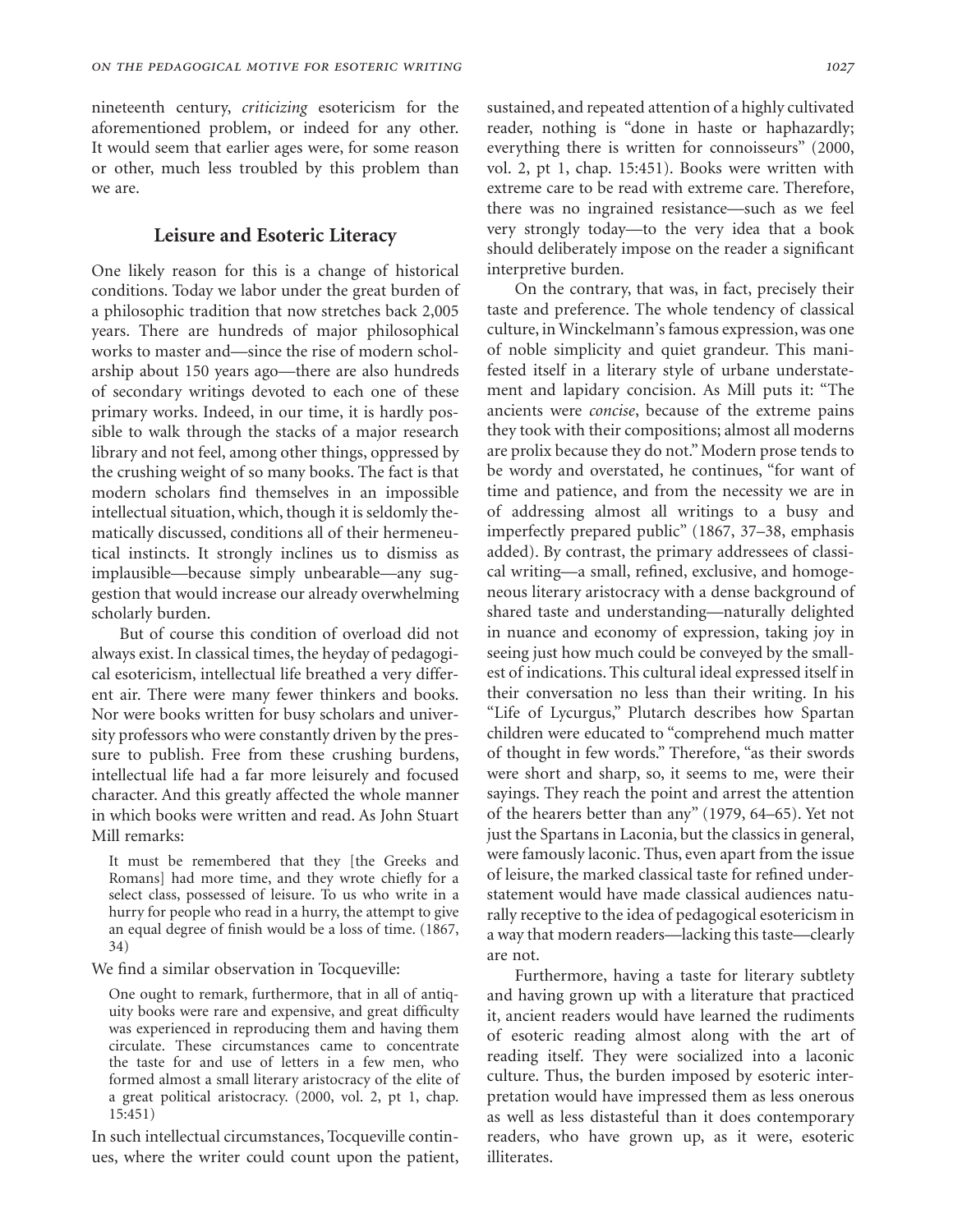## **Esotericism versus the Modern Ideas of Progress and Publication**

But it is not only the pressure of unread books, the disappearance of a leisured culture of aristocratic understatement, and the want of socialization in esoteric ways that make us view pedagogical esotericism as so burdensome and thus improbable. Crucially important is also the central role played by the idea of progress in the shaping of modern intellectual life.

The idea of progress, which today seems almost too obvious to explain, holds that human knowledge tends continually to advance because each generation can build on the achievements of the preceding one. Yet, there is an unstated presupposition here regarding the matter of transmission. Faith in progress is based on the (very unSocratic) assumption that wisdom or knowledge can not only be taught but can be "published" in the modern sense: written down in books in such a way as to be easily and genuinely appropriated, so that the next generation, after a brief period of learning, can begin where the previous one left off.

A second, related assumption of modern progressphilosophy is that intellectual production functions in essentially the same way as economic production: the progress of both results from "teamwork," from the practice of the division of labor or specialization within a group. And just as the essential precondition of the economic division of labor is exchange, so the precondition of intellectual specialization is the efficient exchange of knowledge—through publication.

In the modern period, the whole enterprise of philosophy and science has been organized around this idea of progress. The pursuit of knowledge has become uniquely "socialized," become a team effort, a collective undertaking, both across generations and across individuals within a single generation. This has affected our whole experience of the intellectual life. The modern scholar or scientist ultimately does not and cannot—live to think for himself in the quiet of his study. He lives to "make a contribution" to an ongoing, public enterprise, to what "we know." And at the core of this effort at collective knowing is the modern institution of publication, through which each can readily appropriate the work of the others. Thus, writing and publication have a unique meaning for modern thought; they play a special role that was unknown to earlier thinkers, even though they too of course wrote books.

It is no surprise, then, that the modern intellect instinctively recoils at the very idea of voluntary obscurity and pedagogical esotericism: this practice and its premises run directly counter to core modern assumptions about the easy transmission of knowledge through publication and thus to the whole collective organization of modern intellectual life. It inevitably appears to us not only as destructive but transgressive, a violation of the sacred ethics of publication that is the lifeblood of modern knowing.

But this reaction was wholly alien to the premodern world which inclined to reject the basic assumptions of the idea of progress. Whatever may be the case for certain limited, technical aspects of philosophy, genuine philosophical depth and insight cannot simply be written down and transmitted from one generation to another. Wisdom cannot be told. So each generation by no means starts where the previous one left off. And as for the division of labor, the philosophic life—the radically personal effort to see life whole—can never be genuinely pursued as a collective enterprise of specialists who read each others' articles. The classics had no faith in progress because they had no faith in publication in the modern sense. Indeed, they were skeptical of books of every kind, as we have seen.

To be sure, in every age people are strongly tempted to rely upon the thinking and findings of others. And this can often seem like a useful shortcut. But if philosophy is to remain authentic and not degenerate into a "tradition," then above all it must resist this dangerous temptation—the very temptation upon which modern progress-philosophy seeks to build. It was precisely to counteract this temptation, that, as we have seen, classical thought turned to the use of pedagogical esotericism: by hiding the truth in the right way, it hoped to force others to rediscover it by and for themselves, without the excessive reliance upon others. But this means that the objection stated above—through which we moderns tend to dismiss the practice of pedagogical esotericism as implausible because such a great hindrance to the ready transmission of knowledge—is precisely what led the classics to embrace that practice: it is a great obstacle to the easy appropriation of others' ideas.

## **The Esoteric Book as an Imitation of Nature**

But, even granting this huge difference in perspective, we might still try to reformulate our modern objection to pedagogical esotericism on classical premises. Let us assume with the ancients that the primary aim of writing is to promote, not the progress over time of a collective intellectual enterprise, but the philosophical authenticity of the rare individual. Still, is increasing the interpretive difficulty of a book really the best way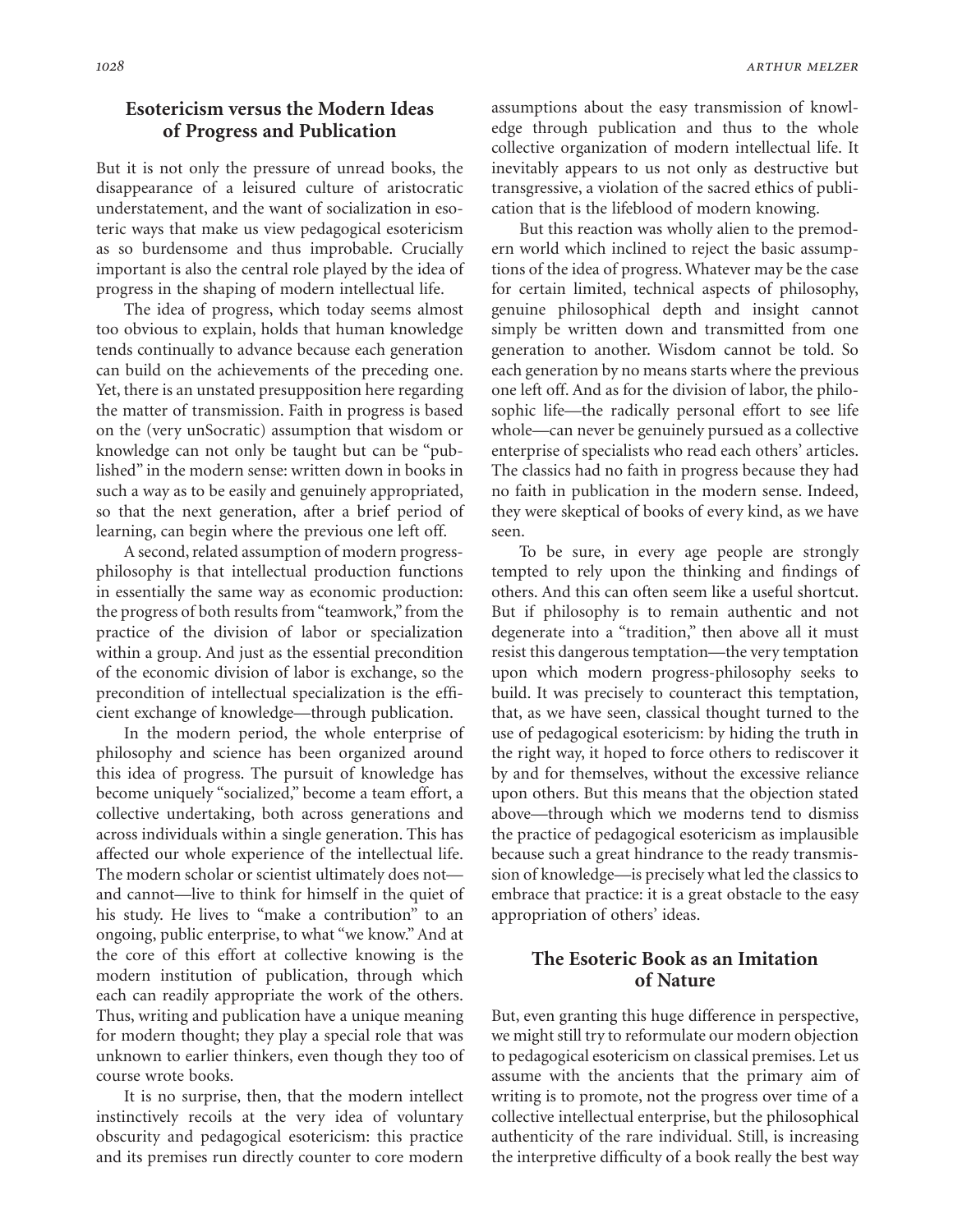to get the reader to think for himself? Granted, it may prevent the latter from adopting the author's views unthinkingly. But, as argued above, it will also burden him with a difficult interpretive task that will stand in the way of his main job of philosophizing. The author's artificial literary puzzles will only serve to mire the reader down in textual minutiae and distract him from the great puzzle of the world. The most likely effect of this kind of writing, then, is not to make the reader authentically philosophical, but rather bookish and pedantic.

We have already seen a large part of the reply to this objection. Classical philosophical texts were not primarily written for scholars and other workers in a collective enterprise but the "rare individual," the person of extraordinary philosophical and interpretive gifts who, as such, would not be excessively burdened by its interpretive challenges. And, as we have just seen, both the taste for and the art of close reading were more highly developed in past ages.

But there is a deeper reply to this objection that also points to a crucial dimension of pedagogical esotericism that we have so far neglected. The objection assumes that the deciphering of an esoteric text is a task altogether different from—and therefore obstructive of—philosophizing. It assumes that the puzzles contained in the esoteric book are purely "artificial" and unrelated to the puzzles in reality that occupy the philosopher. But this is not necessarily the case. Indeed, one of the primary purposes of pedagogical concealment is precisely to train the reader for the kind of thinking needed to philosophize. But whether and how it is able to serve this purpose depends on how one understands the true character of philosophy and of the reality it seeks to penetrate.

If, for example, philosophy is able to know the world through a deductive system of some kind, then presumably "philosophizing" would have nothing in common with the practice of esoteric reading. But if, on the other hand, reality is hidden from us by a cave of opinion or convention, as Plato maintains, and if philosophy largely consists, not in a science of geometric deduction, but in the delicate art of freeing oneself from received opinion by detecting its subtle flaws and contradictions, then the art of esoteric interpretation might well be the best possible training for philosophy. In learning how to read the text, you learn how to read the world. More generally, if the world is comprised of appearance and reality, of a surface and a depth, then a book that consciously imitates that structure might best prepare one for comprehending the world.

Again, if true philosophy is dogmatic, systemphilosophy that would banish all mystery from the world, then the human activity or posture of "questioning" would not be truly central to the philosophic life, and the openendedness of an esoteric text would have no essential relation to philosophy. But if true philosophy is some form of skepticism—not the modern, Cartesian kind that is only a prelude to dogmatism, but classical, zetetic or erotic skepticism that puts the human stance of questioning, wondering, and longing permanently at the center of the philosophic life—then the elusive question-world of an esoteric book might be the most suitable training ground for philosophy.

Socrates, for example, who claimed to know only that he knew nothing, was a skeptic in this sense—to adopt here the interpretation of Leo Strauss. For Socrates, philosophy is knowledge of ignorance. But one cannot *know* that one is fundamentally ignorant without knowing that the world poses fundamental questions to which one does not have the definitive answer. Knowledge of ignorance, then, is not ignorance; it is knowledge. It is knowledge of the permanent problems, the fundamental perplexities that stimulate and structure our thinking. For the skeptic Socrates, then, these questions (and not the eternal Ideas) are the most fundamental and permanent beings that he knows, beings that continually summon him to thought. He experiences the whole as neither perfectly transparent nor perfectly opaque, but as elusive and alluring. And this experience derives not simply from the limitations of human reason but from the character of the world: hiddenness is a property of being itself. Nature is esoteric. Now, if this is the case, then the puzzle-quality of an esoteric text would not be artificial and obstructive of philosophy but rather natural and necessary, being an accurate imitation of reality. Thus, according to Strauss, Plato wrote his dialogues so as to "supply us not so much with an answer to the riddle of being as with a most articulate 'imitation' of that riddle" (1946, 351). Similarly, Thucydides' history "imitates the enigmatic character of reality" (Strauss 1989a, 94). A rhetoric of concealment would be most useful, perhaps even necessary, to disclose reality as it is in its hiddenness.4

<sup>4</sup> For a discussion of these claims, see Strauss (1959, 38–40). See also where Strauss seems to follow Heidegger in maintaining that "*to be* means to be elusive or to be a mystery" (1989b, 43). And see Benardete who, on this basis, attributes to the ancients what he calls "metaphysical esotericism" (2000, 409).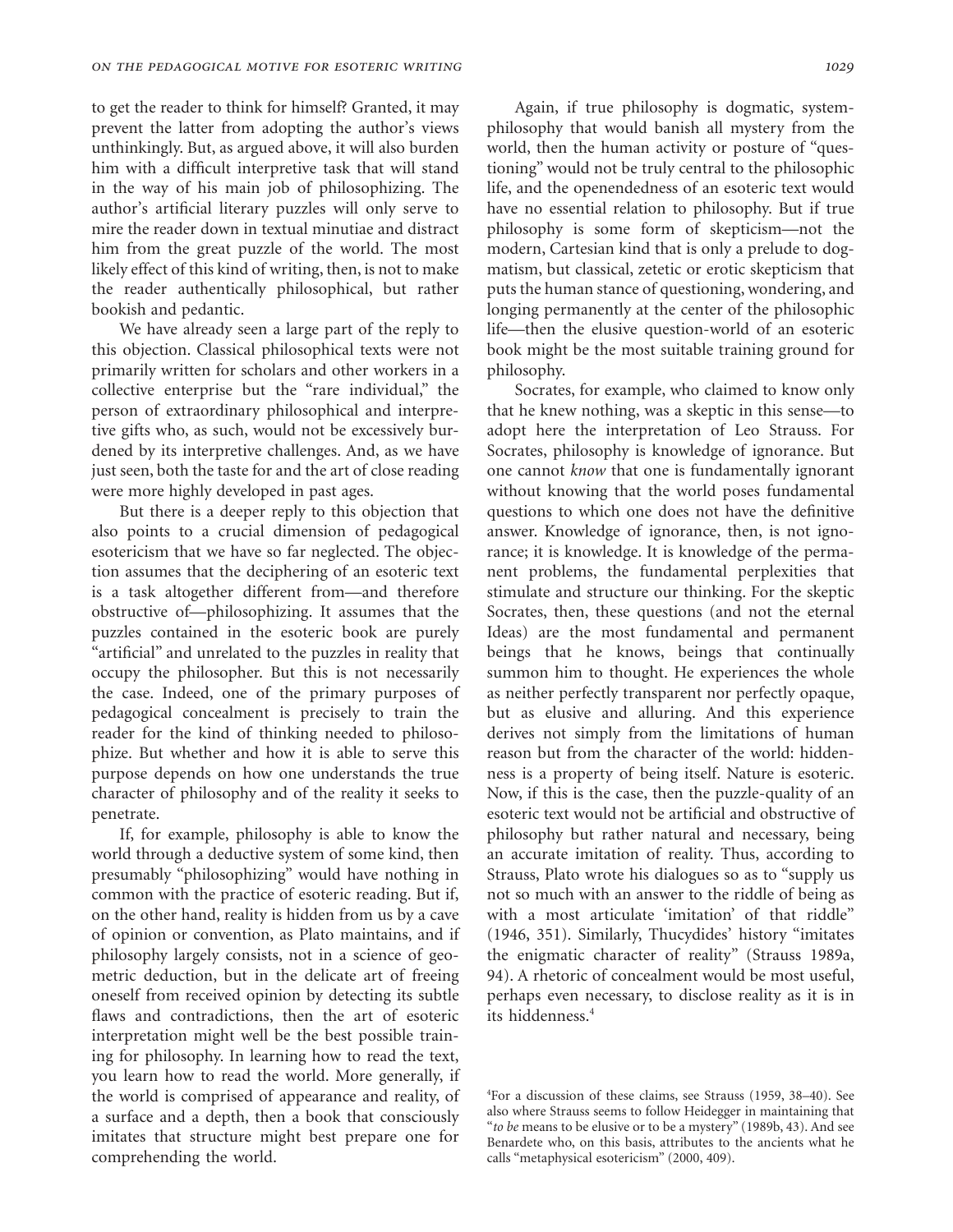*Manuscript submitted 30 November 2006 Manuscript accepted for publication 22 February 2007*

# **References**

- d'Alembert, Jean. 1822. *Oeuvres complètes*, 5 vols. Paris: Belin.
- Aquinas, St. Thomas. 1987. *Faith, Reason and Theology: Questions I–IV of his Commentary on the De Trinitate of Boethius*. Trans Armand Maurer. Toronto: Pontifical Institute of Medieval Studies.
- Aquinas, St. Thomas. 1981. *Summa Theologica*. Trans. Fathers of the English Dominican Province. Westminister, Maryland: Christian Classics.
- Alvarez, Alfred. 1961. *The School of Donne*. London: Chatto and Windus.
- Augustine, St. 1995. *De Doctrina Christiana*. Ed. and Trans. R. P. H. Green. Oxford: Clarendon Press.
- Augustine, St. 1953. *Letters*. Trans. Sister Wilfrid Parsons. In *Fathers of the Church*, vol. 20. New York: Fathers of the Church Inc.
- Baker, Richard. 1642. Translator's preface in Vergilio Malvezzi, *Discourses upon Cornelius Tacitus*. Trans. Richard Baker. London: R. Whitaker and Tho. Whitaker.
- Benardete, Seth. 2000. "Strauss on Plato." In *The Argument of the Action*. Chicago: University of Chicago Press, 407–17.
- Cantor, Paul. 1991. "Leo Strauss and Contemporary Hermeneutics." In *Leo Strauss's Thought: Toward a Critical Engagement*, ed. Alan Udoff. Boulder, CO: Lynne Rienner, 267–314.
- Cicero. 1961. *De Natura Deorum*. Trans. H. Rackham. Cambridge: Harvard University Press.
- Clement of Alexandria. 1869. *Stromata*. In *The Writings of Clement of Alexandria*, translated by Rev. William Wilson. Edinburgh: T. & T. Clark, vol. II.
- Condorcet, Antoine-Nicholas de. 1955. *Sketch for a Historical Picture of the Progress of the Human Mind*. Trans. June Barraclough. New York: Noonday Press.
- Demetrius of Phaleron. 1902. *On Style*. Trans. W. Rhys Roberts. Cambridge: Cambridge University Press.
- Dickinson, Emily. 1960. "A Charm." In *The Complete Poems of Emily Dickenson*, ed. Thomas H. Johnson. Boston: Little Brown.
- Diogenes Laertius. 1925. *Lives of the Eminent Philosophers*. Trans. R. D. Hicks. Cambridge: Harvard University Press.
- Goethe, Johann Wolfgang von. 1988. *Goethes Briefe und Briefe an Goethe*, ed. Karl Robert Mandelkow. 6 vols. Munich: Beck.
- Gordon, Thomas. 1770. *Discourses upon Tacitus* 2.5*: The Works of Tacitus, With Political Discourses Upon that Author*. London: T. Woodward and J. Peele.
- Kierkegaard, Søren. 1962. *The Point of View for My Work as an Author; A Report to History, and Related Writings*. Trans. Walter Lowrie. New York: Harper & Row.
- Levine, Donald. 1985. *The Flight from Ambiguity: Essays in Social and Cultural Theory*. Chicago: University of Chicago Press.
- Maimonides, Moses. 1975. *Laws Concerning Character Traits*. In *Ethical Writings of Maimonides*. Trans. Raymond Weiss with Charles Butterworth. New York: Dover Publications.
- Melzer, Arthur. 2006. "Esotericism and the Critique of Historicism." *American Political Science Review* 100 (2): 279–95.
- Mill, John Stuart. 1867. *Inaugural Address Delivered to the University of St. Andrews*. London: Longmans, Green, Reader, and Dyer.
- Milton, John. 1968. *Paradise Lost and Paradise Regained*, ed. Christopher Ricks. New York: New American Library.
- Montaigne, Michel de. 1958. *Complete Essays*. Trans. Donald M. Frame. Stanford: Stanford University Press.
- Montesquieu, Charles de Secondat, Baron de. 1989. *The Spirit of the Laws*. Trans. Anne Cohler, Basia Miller, and Harold Stone. Cambridge: Cambridge University Press.
- Nietzsche, Friedrich. 1986. *Human All Too Human*. Trans. R. J. Holllingdale. Cambridge: Cambridge University Press.
- Nietzsche, Friedrich. 1966. *Beyond Good and Evil, Prelude to a Philosophy of the Future*. Trans. Walter Kaufmann. New York: Vintage Books.
- Pangle, Thomas. 1973. *Montesquieu's Philosophy of Liberalism*. Chicago: University of Chicago Press.
- Penn, William. 1808. *Fruits of a Father's Love: Being the Advice of William Penn to His Children Relating to Their Civil and Religious Conduct*. Dover, NH: James K. Remich.
- Plato. 1929. *Seventh Letter*. *Dialogues* Vol. VII. Trans. R. G. Bury. Cambridge: Harvard University Press.
- Plato. 1953. *Phaedrus*. *Dialogues* Vol. I. Trans. H. N. Fowler. Cambridge: Harvard University Press.
- Plato. 2004. *Protagoras and Meno*. Trans. Robert C. Bartlett. Ithaca: Cornell University Press.
- Plutarch. 1979. *The Lives of the Noble Grecians and Romans*. Trans. John Dryden. New York: Modern Library.
- Rahe, Paul. 1992. *Republics Ancient and Modern: Classical Republicanism and the American Revolution*. Chapel Hill: University of North Carolina Press.
- Rousseau, Jean-Jacques. 1960. *Politics and the Arts, Letter to M. d'Alembert on the Theatre*. Trans. Allan Bloom. Glencoe, IL: Free Press.
- Rousseau, Jean-Jacques. 1979. *Emile: or, On Education*. Trans. Allan Bloom. New York: Basic Books.
- Rousseau, Jean-Jacques. 1992. *Discourse on the Sciences and Arts and Polemics. The Collected Writings of Rousseau*, Vol. 2. Trans. Judith R. Bush, Roger D. Masters and Christopher Kelly. Hanover, NH: University Press of New England.
- Sabine, George H. 1953. "Review of *Persecution and the Art of Writing* by Leo Strauss." *Ethics* 63 (3): 219–21.
- Sallustius. 1925. *On the Gods and the World* III. In Gilbert Murray*, Five Stages of Greek Religion*. New York: Columbia University Press, 238–55.
- Schleiermacher, Friedrich. 1836. *Introductions to the Dialogues of Plato*. Trans. William Dobson. Cambridge: J. & J. J. Deighton.
- Schopenhauer, Arthur. 1899."On Books and Reading." In *Religion: A Dialogue, and Other Essays*. Trans. T. Bailey Saunders. New York: The Macmillan Company, 51–60.
- Shattuck, Roger. 1996. *Forbidden Knowledge: From Prometheus to Pornography*. New York: St. Martin's Press.
- Straus, Irwin. 1966. *Phenomenological Psychology*. Trans. Erling Eng. New York: Basic Books.
- Strauss, Leo. 1946. "On a New Interpretation of Plato's Political Philosophy." *Social Research* (13 September).
- Strauss, Leo. 1959. "What Is Political Philosophy?" In *What Is Political Philosophy?* New York: the Free Press.
- Strauss, Leo. 1989a. "Thucydides: The Meaning of Political History." In *The Rebirth of Classical Political Rationalism*, ed. Thomas L. Pangle. Chicago: University of Chicago Press, 72–102.